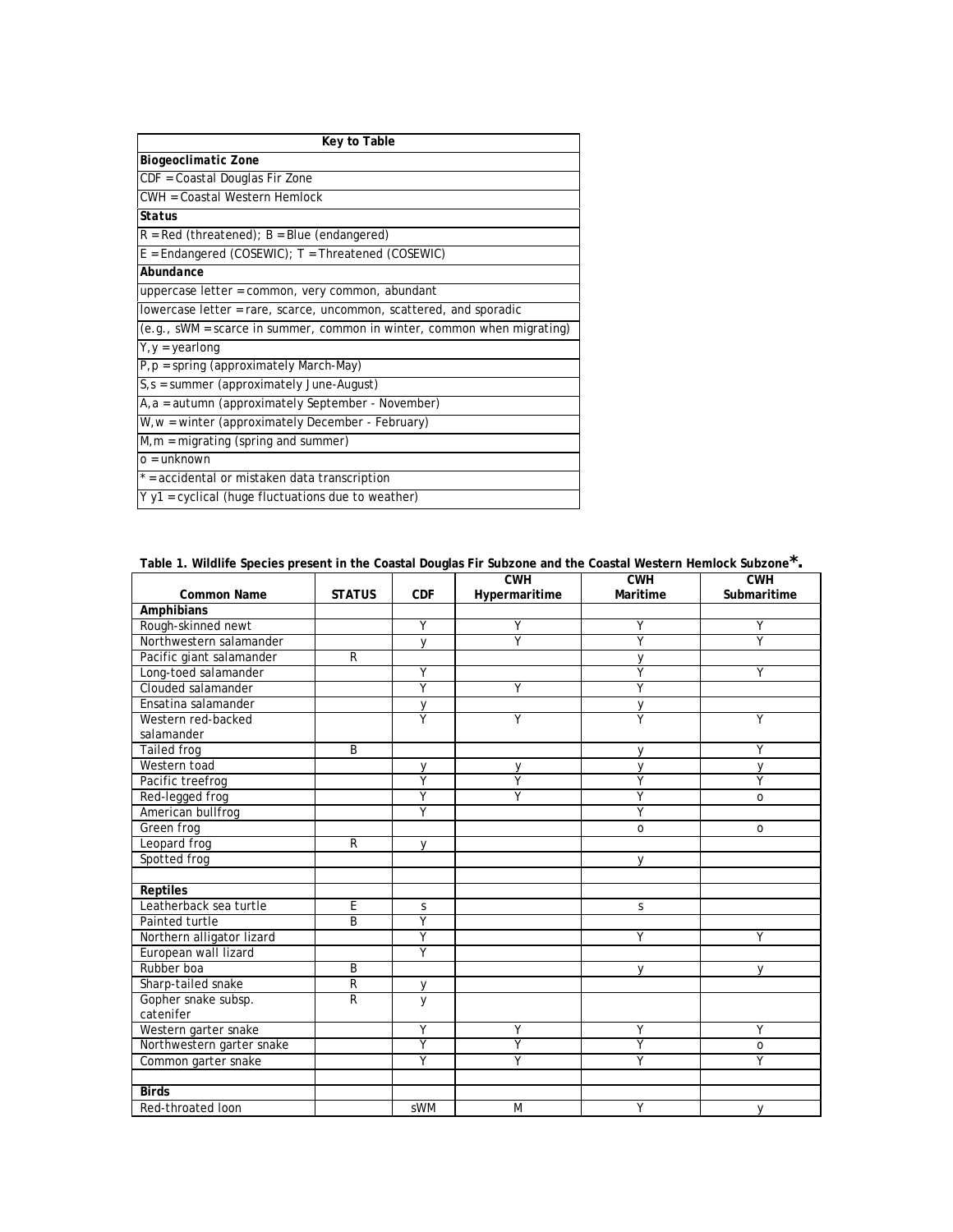| Υ<br><b>WM</b><br>Common loon<br>$\mathsf{V}$<br>V<br>Yellow-billed loon<br>y<br>W<br>W<br>Pied-billed grebe<br>S<br>S<br>S<br>y<br>sWM<br>$\overline{M}$<br>M<br>Horned grebe<br>S<br>Red-necked grebe<br>Y<br>M<br>M<br>S<br>Eared grebe<br>W<br>W<br>y<br>Υ<br>$\overline{M}$<br>Western grebe<br>R<br>M<br>m<br>Clark's grebe<br>S<br>a<br>S<br>S<br><b>Black-footed albatross</b><br>$\mathsf S$<br>sp<br>Northern fulmar<br>S<br>wa<br>S<br>Pink-footed shearwater<br>a<br>Sooty shearwater<br>sa<br>$\mathsf S$<br>Short-tailed shearwater<br>wa<br>S<br>S<br>Fork-tailed storm petrel<br>y<br>Α<br>Leach's storm petrel<br>S<br>y<br>American white pelican<br>R<br>sm<br>m<br>Brown pelican<br>y<br>W<br>W<br>Double-crested cormorant<br>B<br>Υ<br>Υ<br>mw<br>Ÿ<br>$\overline{R}$<br>Brandt's cormorant<br>M<br>$\mathsf S$<br>Υ<br>Υ<br>Υ<br>Pelagic cormorant subspp.<br>Pelagic cormorant subsp.<br>${\sf R}$<br>у<br>pelagicus<br>American bittern<br>B<br>y<br>S<br><b>SW</b><br>Great blue heron<br>B<br>Υ<br>SW<br>y<br>Great egret<br>W<br>sm<br>Snowy egret<br>W<br>Cattle egret<br>sm<br>V<br>Green-backed heron<br>B<br>y<br>$\vee$<br>m<br>S<br>Black-crowned night-heron<br>sm<br>y<br>White-faced ibis<br>m<br>Tundra swan<br>W<br>wm<br>m<br>y<br>B<br>sWM<br>sW<br>Trumpeter swan<br>W<br>W<br>Υ<br>Υ<br>Mute swan<br>Greater white-fronted goose<br>wM<br>M<br>wm<br>m<br>wM<br><b>WM</b><br>Snow goose<br>$\mathsf{V}$<br>wm<br>Ross' goose<br>W<br>p<br>Emperor goose<br>W<br>wp<br>W<br><b>Brant</b><br>Psaw<br>W<br>W<br>Canada goose<br>Υ<br>Υ<br>Υ<br>Υ<br>Ÿ<br>$\overline{Y}$<br>Wood duck<br>m<br>SW<br>sWM<br>sWM<br>Green-winged teal<br>wM<br>V<br>American black duck<br>у<br>у<br>Υ<br>Υ<br>sWM<br>Mallard<br>y<br><b>sWM</b><br>sWM<br>Northern pintail<br>wAp<br>wm<br>Blue-winged teal<br>PSaw<br>Sw<br>y<br>m<br>S.<br>Cinnamon teal<br>m<br><b>V</b><br>m<br>Υ<br>Northern shoveler<br>swM<br>W<br>m<br>Ÿ<br>Gadwall<br>W<br>y<br>m<br>Eurasian wigeon<br>W<br>W<br>W<br>wm<br>yWM<br>sWM<br>wM<br>American wigeon<br>wM<br>W<br>Canvasback<br>sWM<br>W<br>W<br>Redhead<br>W<br>W<br>W<br>wm<br>Ring-necked duck<br>Wm<br>y<br>wm<br>wm<br>Tufted duck<br>wm<br>W<br>sWM<br>Greater scaup<br>$\mathsf{S}$<br>S<br>W<br>sWM<br>Lesser scaup<br>sWM<br>Wma<br>wm<br>King eider<br>W<br>Steller's eider<br>$\mathsf S$<br>W<br>Υ<br>Υ<br>Harlequin duck<br>Υ<br>y<br>Oldsquaw<br>B<br>sWM<br>W<br>W<br>sWM<br>W<br><b>Black scoter</b><br>W<br>m<br>W<br>B<br>Υ<br>W<br>Surf scoter<br>W<br>Y<br>W<br>W<br>W | Pacific Ioon        | Y | M | у | у |
|--------------------------------------------------------------------------------------------------------------------------------------------------------------------------------------------------------------------------------------------------------------------------------------------------------------------------------------------------------------------------------------------------------------------------------------------------------------------------------------------------------------------------------------------------------------------------------------------------------------------------------------------------------------------------------------------------------------------------------------------------------------------------------------------------------------------------------------------------------------------------------------------------------------------------------------------------------------------------------------------------------------------------------------------------------------------------------------------------------------------------------------------------------------------------------------------------------------------------------------------------------------------------------------------------------------------------------------------------------------------------------------------------------------------------------------------------------------------------------------------------------------------------------------------------------------------------------------------------------------------------------------------------------------------------------------------------------------------------------------------------------------------------------------------------------------------------------------------------------------------------------------------------------------------------------------------------------------------------------------------------------------------------------------------------------------------------------------------------------------------------------------------------------------------------------------------------------------------------------------------------------------------------------------------------------------------------------------------------------------------------------------------------------------------------------------------------------------------------------------------------------------------------------------------------------|---------------------|---|---|---|---|
|                                                                                                                                                                                                                                                                                                                                                                                                                                                                                                                                                                                                                                                                                                                                                                                                                                                                                                                                                                                                                                                                                                                                                                                                                                                                                                                                                                                                                                                                                                                                                                                                                                                                                                                                                                                                                                                                                                                                                                                                                                                                                                                                                                                                                                                                                                                                                                                                                                                                                                                                                        |                     |   |   |   |   |
|                                                                                                                                                                                                                                                                                                                                                                                                                                                                                                                                                                                                                                                                                                                                                                                                                                                                                                                                                                                                                                                                                                                                                                                                                                                                                                                                                                                                                                                                                                                                                                                                                                                                                                                                                                                                                                                                                                                                                                                                                                                                                                                                                                                                                                                                                                                                                                                                                                                                                                                                                        |                     |   |   |   |   |
|                                                                                                                                                                                                                                                                                                                                                                                                                                                                                                                                                                                                                                                                                                                                                                                                                                                                                                                                                                                                                                                                                                                                                                                                                                                                                                                                                                                                                                                                                                                                                                                                                                                                                                                                                                                                                                                                                                                                                                                                                                                                                                                                                                                                                                                                                                                                                                                                                                                                                                                                                        |                     |   |   |   |   |
|                                                                                                                                                                                                                                                                                                                                                                                                                                                                                                                                                                                                                                                                                                                                                                                                                                                                                                                                                                                                                                                                                                                                                                                                                                                                                                                                                                                                                                                                                                                                                                                                                                                                                                                                                                                                                                                                                                                                                                                                                                                                                                                                                                                                                                                                                                                                                                                                                                                                                                                                                        |                     |   |   |   |   |
|                                                                                                                                                                                                                                                                                                                                                                                                                                                                                                                                                                                                                                                                                                                                                                                                                                                                                                                                                                                                                                                                                                                                                                                                                                                                                                                                                                                                                                                                                                                                                                                                                                                                                                                                                                                                                                                                                                                                                                                                                                                                                                                                                                                                                                                                                                                                                                                                                                                                                                                                                        |                     |   |   |   |   |
|                                                                                                                                                                                                                                                                                                                                                                                                                                                                                                                                                                                                                                                                                                                                                                                                                                                                                                                                                                                                                                                                                                                                                                                                                                                                                                                                                                                                                                                                                                                                                                                                                                                                                                                                                                                                                                                                                                                                                                                                                                                                                                                                                                                                                                                                                                                                                                                                                                                                                                                                                        |                     |   |   |   |   |
|                                                                                                                                                                                                                                                                                                                                                                                                                                                                                                                                                                                                                                                                                                                                                                                                                                                                                                                                                                                                                                                                                                                                                                                                                                                                                                                                                                                                                                                                                                                                                                                                                                                                                                                                                                                                                                                                                                                                                                                                                                                                                                                                                                                                                                                                                                                                                                                                                                                                                                                                                        |                     |   |   |   |   |
|                                                                                                                                                                                                                                                                                                                                                                                                                                                                                                                                                                                                                                                                                                                                                                                                                                                                                                                                                                                                                                                                                                                                                                                                                                                                                                                                                                                                                                                                                                                                                                                                                                                                                                                                                                                                                                                                                                                                                                                                                                                                                                                                                                                                                                                                                                                                                                                                                                                                                                                                                        |                     |   |   |   |   |
|                                                                                                                                                                                                                                                                                                                                                                                                                                                                                                                                                                                                                                                                                                                                                                                                                                                                                                                                                                                                                                                                                                                                                                                                                                                                                                                                                                                                                                                                                                                                                                                                                                                                                                                                                                                                                                                                                                                                                                                                                                                                                                                                                                                                                                                                                                                                                                                                                                                                                                                                                        |                     |   |   |   |   |
|                                                                                                                                                                                                                                                                                                                                                                                                                                                                                                                                                                                                                                                                                                                                                                                                                                                                                                                                                                                                                                                                                                                                                                                                                                                                                                                                                                                                                                                                                                                                                                                                                                                                                                                                                                                                                                                                                                                                                                                                                                                                                                                                                                                                                                                                                                                                                                                                                                                                                                                                                        |                     |   |   |   |   |
|                                                                                                                                                                                                                                                                                                                                                                                                                                                                                                                                                                                                                                                                                                                                                                                                                                                                                                                                                                                                                                                                                                                                                                                                                                                                                                                                                                                                                                                                                                                                                                                                                                                                                                                                                                                                                                                                                                                                                                                                                                                                                                                                                                                                                                                                                                                                                                                                                                                                                                                                                        |                     |   |   |   |   |
|                                                                                                                                                                                                                                                                                                                                                                                                                                                                                                                                                                                                                                                                                                                                                                                                                                                                                                                                                                                                                                                                                                                                                                                                                                                                                                                                                                                                                                                                                                                                                                                                                                                                                                                                                                                                                                                                                                                                                                                                                                                                                                                                                                                                                                                                                                                                                                                                                                                                                                                                                        |                     |   |   |   |   |
|                                                                                                                                                                                                                                                                                                                                                                                                                                                                                                                                                                                                                                                                                                                                                                                                                                                                                                                                                                                                                                                                                                                                                                                                                                                                                                                                                                                                                                                                                                                                                                                                                                                                                                                                                                                                                                                                                                                                                                                                                                                                                                                                                                                                                                                                                                                                                                                                                                                                                                                                                        |                     |   |   |   |   |
|                                                                                                                                                                                                                                                                                                                                                                                                                                                                                                                                                                                                                                                                                                                                                                                                                                                                                                                                                                                                                                                                                                                                                                                                                                                                                                                                                                                                                                                                                                                                                                                                                                                                                                                                                                                                                                                                                                                                                                                                                                                                                                                                                                                                                                                                                                                                                                                                                                                                                                                                                        |                     |   |   |   |   |
|                                                                                                                                                                                                                                                                                                                                                                                                                                                                                                                                                                                                                                                                                                                                                                                                                                                                                                                                                                                                                                                                                                                                                                                                                                                                                                                                                                                                                                                                                                                                                                                                                                                                                                                                                                                                                                                                                                                                                                                                                                                                                                                                                                                                                                                                                                                                                                                                                                                                                                                                                        |                     |   |   |   |   |
|                                                                                                                                                                                                                                                                                                                                                                                                                                                                                                                                                                                                                                                                                                                                                                                                                                                                                                                                                                                                                                                                                                                                                                                                                                                                                                                                                                                                                                                                                                                                                                                                                                                                                                                                                                                                                                                                                                                                                                                                                                                                                                                                                                                                                                                                                                                                                                                                                                                                                                                                                        |                     |   |   |   |   |
|                                                                                                                                                                                                                                                                                                                                                                                                                                                                                                                                                                                                                                                                                                                                                                                                                                                                                                                                                                                                                                                                                                                                                                                                                                                                                                                                                                                                                                                                                                                                                                                                                                                                                                                                                                                                                                                                                                                                                                                                                                                                                                                                                                                                                                                                                                                                                                                                                                                                                                                                                        |                     |   |   |   |   |
|                                                                                                                                                                                                                                                                                                                                                                                                                                                                                                                                                                                                                                                                                                                                                                                                                                                                                                                                                                                                                                                                                                                                                                                                                                                                                                                                                                                                                                                                                                                                                                                                                                                                                                                                                                                                                                                                                                                                                                                                                                                                                                                                                                                                                                                                                                                                                                                                                                                                                                                                                        |                     |   |   |   |   |
|                                                                                                                                                                                                                                                                                                                                                                                                                                                                                                                                                                                                                                                                                                                                                                                                                                                                                                                                                                                                                                                                                                                                                                                                                                                                                                                                                                                                                                                                                                                                                                                                                                                                                                                                                                                                                                                                                                                                                                                                                                                                                                                                                                                                                                                                                                                                                                                                                                                                                                                                                        |                     |   |   |   |   |
|                                                                                                                                                                                                                                                                                                                                                                                                                                                                                                                                                                                                                                                                                                                                                                                                                                                                                                                                                                                                                                                                                                                                                                                                                                                                                                                                                                                                                                                                                                                                                                                                                                                                                                                                                                                                                                                                                                                                                                                                                                                                                                                                                                                                                                                                                                                                                                                                                                                                                                                                                        |                     |   |   |   |   |
|                                                                                                                                                                                                                                                                                                                                                                                                                                                                                                                                                                                                                                                                                                                                                                                                                                                                                                                                                                                                                                                                                                                                                                                                                                                                                                                                                                                                                                                                                                                                                                                                                                                                                                                                                                                                                                                                                                                                                                                                                                                                                                                                                                                                                                                                                                                                                                                                                                                                                                                                                        |                     |   |   |   |   |
|                                                                                                                                                                                                                                                                                                                                                                                                                                                                                                                                                                                                                                                                                                                                                                                                                                                                                                                                                                                                                                                                                                                                                                                                                                                                                                                                                                                                                                                                                                                                                                                                                                                                                                                                                                                                                                                                                                                                                                                                                                                                                                                                                                                                                                                                                                                                                                                                                                                                                                                                                        |                     |   |   |   |   |
|                                                                                                                                                                                                                                                                                                                                                                                                                                                                                                                                                                                                                                                                                                                                                                                                                                                                                                                                                                                                                                                                                                                                                                                                                                                                                                                                                                                                                                                                                                                                                                                                                                                                                                                                                                                                                                                                                                                                                                                                                                                                                                                                                                                                                                                                                                                                                                                                                                                                                                                                                        |                     |   |   |   |   |
|                                                                                                                                                                                                                                                                                                                                                                                                                                                                                                                                                                                                                                                                                                                                                                                                                                                                                                                                                                                                                                                                                                                                                                                                                                                                                                                                                                                                                                                                                                                                                                                                                                                                                                                                                                                                                                                                                                                                                                                                                                                                                                                                                                                                                                                                                                                                                                                                                                                                                                                                                        |                     |   |   |   |   |
|                                                                                                                                                                                                                                                                                                                                                                                                                                                                                                                                                                                                                                                                                                                                                                                                                                                                                                                                                                                                                                                                                                                                                                                                                                                                                                                                                                                                                                                                                                                                                                                                                                                                                                                                                                                                                                                                                                                                                                                                                                                                                                                                                                                                                                                                                                                                                                                                                                                                                                                                                        |                     |   |   |   |   |
|                                                                                                                                                                                                                                                                                                                                                                                                                                                                                                                                                                                                                                                                                                                                                                                                                                                                                                                                                                                                                                                                                                                                                                                                                                                                                                                                                                                                                                                                                                                                                                                                                                                                                                                                                                                                                                                                                                                                                                                                                                                                                                                                                                                                                                                                                                                                                                                                                                                                                                                                                        |                     |   |   |   |   |
|                                                                                                                                                                                                                                                                                                                                                                                                                                                                                                                                                                                                                                                                                                                                                                                                                                                                                                                                                                                                                                                                                                                                                                                                                                                                                                                                                                                                                                                                                                                                                                                                                                                                                                                                                                                                                                                                                                                                                                                                                                                                                                                                                                                                                                                                                                                                                                                                                                                                                                                                                        |                     |   |   |   |   |
|                                                                                                                                                                                                                                                                                                                                                                                                                                                                                                                                                                                                                                                                                                                                                                                                                                                                                                                                                                                                                                                                                                                                                                                                                                                                                                                                                                                                                                                                                                                                                                                                                                                                                                                                                                                                                                                                                                                                                                                                                                                                                                                                                                                                                                                                                                                                                                                                                                                                                                                                                        |                     |   |   |   |   |
|                                                                                                                                                                                                                                                                                                                                                                                                                                                                                                                                                                                                                                                                                                                                                                                                                                                                                                                                                                                                                                                                                                                                                                                                                                                                                                                                                                                                                                                                                                                                                                                                                                                                                                                                                                                                                                                                                                                                                                                                                                                                                                                                                                                                                                                                                                                                                                                                                                                                                                                                                        |                     |   |   |   |   |
|                                                                                                                                                                                                                                                                                                                                                                                                                                                                                                                                                                                                                                                                                                                                                                                                                                                                                                                                                                                                                                                                                                                                                                                                                                                                                                                                                                                                                                                                                                                                                                                                                                                                                                                                                                                                                                                                                                                                                                                                                                                                                                                                                                                                                                                                                                                                                                                                                                                                                                                                                        |                     |   |   |   |   |
|                                                                                                                                                                                                                                                                                                                                                                                                                                                                                                                                                                                                                                                                                                                                                                                                                                                                                                                                                                                                                                                                                                                                                                                                                                                                                                                                                                                                                                                                                                                                                                                                                                                                                                                                                                                                                                                                                                                                                                                                                                                                                                                                                                                                                                                                                                                                                                                                                                                                                                                                                        |                     |   |   |   |   |
|                                                                                                                                                                                                                                                                                                                                                                                                                                                                                                                                                                                                                                                                                                                                                                                                                                                                                                                                                                                                                                                                                                                                                                                                                                                                                                                                                                                                                                                                                                                                                                                                                                                                                                                                                                                                                                                                                                                                                                                                                                                                                                                                                                                                                                                                                                                                                                                                                                                                                                                                                        |                     |   |   |   |   |
|                                                                                                                                                                                                                                                                                                                                                                                                                                                                                                                                                                                                                                                                                                                                                                                                                                                                                                                                                                                                                                                                                                                                                                                                                                                                                                                                                                                                                                                                                                                                                                                                                                                                                                                                                                                                                                                                                                                                                                                                                                                                                                                                                                                                                                                                                                                                                                                                                                                                                                                                                        |                     |   |   |   |   |
|                                                                                                                                                                                                                                                                                                                                                                                                                                                                                                                                                                                                                                                                                                                                                                                                                                                                                                                                                                                                                                                                                                                                                                                                                                                                                                                                                                                                                                                                                                                                                                                                                                                                                                                                                                                                                                                                                                                                                                                                                                                                                                                                                                                                                                                                                                                                                                                                                                                                                                                                                        |                     |   |   |   |   |
|                                                                                                                                                                                                                                                                                                                                                                                                                                                                                                                                                                                                                                                                                                                                                                                                                                                                                                                                                                                                                                                                                                                                                                                                                                                                                                                                                                                                                                                                                                                                                                                                                                                                                                                                                                                                                                                                                                                                                                                                                                                                                                                                                                                                                                                                                                                                                                                                                                                                                                                                                        |                     |   |   |   |   |
|                                                                                                                                                                                                                                                                                                                                                                                                                                                                                                                                                                                                                                                                                                                                                                                                                                                                                                                                                                                                                                                                                                                                                                                                                                                                                                                                                                                                                                                                                                                                                                                                                                                                                                                                                                                                                                                                                                                                                                                                                                                                                                                                                                                                                                                                                                                                                                                                                                                                                                                                                        |                     |   |   |   |   |
|                                                                                                                                                                                                                                                                                                                                                                                                                                                                                                                                                                                                                                                                                                                                                                                                                                                                                                                                                                                                                                                                                                                                                                                                                                                                                                                                                                                                                                                                                                                                                                                                                                                                                                                                                                                                                                                                                                                                                                                                                                                                                                                                                                                                                                                                                                                                                                                                                                                                                                                                                        |                     |   |   |   |   |
|                                                                                                                                                                                                                                                                                                                                                                                                                                                                                                                                                                                                                                                                                                                                                                                                                                                                                                                                                                                                                                                                                                                                                                                                                                                                                                                                                                                                                                                                                                                                                                                                                                                                                                                                                                                                                                                                                                                                                                                                                                                                                                                                                                                                                                                                                                                                                                                                                                                                                                                                                        |                     |   |   |   |   |
|                                                                                                                                                                                                                                                                                                                                                                                                                                                                                                                                                                                                                                                                                                                                                                                                                                                                                                                                                                                                                                                                                                                                                                                                                                                                                                                                                                                                                                                                                                                                                                                                                                                                                                                                                                                                                                                                                                                                                                                                                                                                                                                                                                                                                                                                                                                                                                                                                                                                                                                                                        |                     |   |   |   |   |
|                                                                                                                                                                                                                                                                                                                                                                                                                                                                                                                                                                                                                                                                                                                                                                                                                                                                                                                                                                                                                                                                                                                                                                                                                                                                                                                                                                                                                                                                                                                                                                                                                                                                                                                                                                                                                                                                                                                                                                                                                                                                                                                                                                                                                                                                                                                                                                                                                                                                                                                                                        |                     |   |   |   |   |
|                                                                                                                                                                                                                                                                                                                                                                                                                                                                                                                                                                                                                                                                                                                                                                                                                                                                                                                                                                                                                                                                                                                                                                                                                                                                                                                                                                                                                                                                                                                                                                                                                                                                                                                                                                                                                                                                                                                                                                                                                                                                                                                                                                                                                                                                                                                                                                                                                                                                                                                                                        |                     |   |   |   |   |
|                                                                                                                                                                                                                                                                                                                                                                                                                                                                                                                                                                                                                                                                                                                                                                                                                                                                                                                                                                                                                                                                                                                                                                                                                                                                                                                                                                                                                                                                                                                                                                                                                                                                                                                                                                                                                                                                                                                                                                                                                                                                                                                                                                                                                                                                                                                                                                                                                                                                                                                                                        |                     |   |   |   |   |
|                                                                                                                                                                                                                                                                                                                                                                                                                                                                                                                                                                                                                                                                                                                                                                                                                                                                                                                                                                                                                                                                                                                                                                                                                                                                                                                                                                                                                                                                                                                                                                                                                                                                                                                                                                                                                                                                                                                                                                                                                                                                                                                                                                                                                                                                                                                                                                                                                                                                                                                                                        |                     |   |   |   |   |
|                                                                                                                                                                                                                                                                                                                                                                                                                                                                                                                                                                                                                                                                                                                                                                                                                                                                                                                                                                                                                                                                                                                                                                                                                                                                                                                                                                                                                                                                                                                                                                                                                                                                                                                                                                                                                                                                                                                                                                                                                                                                                                                                                                                                                                                                                                                                                                                                                                                                                                                                                        |                     |   |   |   |   |
|                                                                                                                                                                                                                                                                                                                                                                                                                                                                                                                                                                                                                                                                                                                                                                                                                                                                                                                                                                                                                                                                                                                                                                                                                                                                                                                                                                                                                                                                                                                                                                                                                                                                                                                                                                                                                                                                                                                                                                                                                                                                                                                                                                                                                                                                                                                                                                                                                                                                                                                                                        |                     |   |   |   |   |
|                                                                                                                                                                                                                                                                                                                                                                                                                                                                                                                                                                                                                                                                                                                                                                                                                                                                                                                                                                                                                                                                                                                                                                                                                                                                                                                                                                                                                                                                                                                                                                                                                                                                                                                                                                                                                                                                                                                                                                                                                                                                                                                                                                                                                                                                                                                                                                                                                                                                                                                                                        |                     |   |   |   |   |
|                                                                                                                                                                                                                                                                                                                                                                                                                                                                                                                                                                                                                                                                                                                                                                                                                                                                                                                                                                                                                                                                                                                                                                                                                                                                                                                                                                                                                                                                                                                                                                                                                                                                                                                                                                                                                                                                                                                                                                                                                                                                                                                                                                                                                                                                                                                                                                                                                                                                                                                                                        |                     |   |   |   |   |
|                                                                                                                                                                                                                                                                                                                                                                                                                                                                                                                                                                                                                                                                                                                                                                                                                                                                                                                                                                                                                                                                                                                                                                                                                                                                                                                                                                                                                                                                                                                                                                                                                                                                                                                                                                                                                                                                                                                                                                                                                                                                                                                                                                                                                                                                                                                                                                                                                                                                                                                                                        |                     |   |   |   |   |
|                                                                                                                                                                                                                                                                                                                                                                                                                                                                                                                                                                                                                                                                                                                                                                                                                                                                                                                                                                                                                                                                                                                                                                                                                                                                                                                                                                                                                                                                                                                                                                                                                                                                                                                                                                                                                                                                                                                                                                                                                                                                                                                                                                                                                                                                                                                                                                                                                                                                                                                                                        |                     |   |   |   |   |
|                                                                                                                                                                                                                                                                                                                                                                                                                                                                                                                                                                                                                                                                                                                                                                                                                                                                                                                                                                                                                                                                                                                                                                                                                                                                                                                                                                                                                                                                                                                                                                                                                                                                                                                                                                                                                                                                                                                                                                                                                                                                                                                                                                                                                                                                                                                                                                                                                                                                                                                                                        |                     |   |   |   |   |
|                                                                                                                                                                                                                                                                                                                                                                                                                                                                                                                                                                                                                                                                                                                                                                                                                                                                                                                                                                                                                                                                                                                                                                                                                                                                                                                                                                                                                                                                                                                                                                                                                                                                                                                                                                                                                                                                                                                                                                                                                                                                                                                                                                                                                                                                                                                                                                                                                                                                                                                                                        |                     |   |   |   |   |
|                                                                                                                                                                                                                                                                                                                                                                                                                                                                                                                                                                                                                                                                                                                                                                                                                                                                                                                                                                                                                                                                                                                                                                                                                                                                                                                                                                                                                                                                                                                                                                                                                                                                                                                                                                                                                                                                                                                                                                                                                                                                                                                                                                                                                                                                                                                                                                                                                                                                                                                                                        |                     |   |   |   |   |
|                                                                                                                                                                                                                                                                                                                                                                                                                                                                                                                                                                                                                                                                                                                                                                                                                                                                                                                                                                                                                                                                                                                                                                                                                                                                                                                                                                                                                                                                                                                                                                                                                                                                                                                                                                                                                                                                                                                                                                                                                                                                                                                                                                                                                                                                                                                                                                                                                                                                                                                                                        |                     |   |   |   |   |
|                                                                                                                                                                                                                                                                                                                                                                                                                                                                                                                                                                                                                                                                                                                                                                                                                                                                                                                                                                                                                                                                                                                                                                                                                                                                                                                                                                                                                                                                                                                                                                                                                                                                                                                                                                                                                                                                                                                                                                                                                                                                                                                                                                                                                                                                                                                                                                                                                                                                                                                                                        |                     |   |   |   |   |
|                                                                                                                                                                                                                                                                                                                                                                                                                                                                                                                                                                                                                                                                                                                                                                                                                                                                                                                                                                                                                                                                                                                                                                                                                                                                                                                                                                                                                                                                                                                                                                                                                                                                                                                                                                                                                                                                                                                                                                                                                                                                                                                                                                                                                                                                                                                                                                                                                                                                                                                                                        |                     |   |   |   |   |
|                                                                                                                                                                                                                                                                                                                                                                                                                                                                                                                                                                                                                                                                                                                                                                                                                                                                                                                                                                                                                                                                                                                                                                                                                                                                                                                                                                                                                                                                                                                                                                                                                                                                                                                                                                                                                                                                                                                                                                                                                                                                                                                                                                                                                                                                                                                                                                                                                                                                                                                                                        |                     |   |   |   |   |
|                                                                                                                                                                                                                                                                                                                                                                                                                                                                                                                                                                                                                                                                                                                                                                                                                                                                                                                                                                                                                                                                                                                                                                                                                                                                                                                                                                                                                                                                                                                                                                                                                                                                                                                                                                                                                                                                                                                                                                                                                                                                                                                                                                                                                                                                                                                                                                                                                                                                                                                                                        |                     |   |   |   |   |
|                                                                                                                                                                                                                                                                                                                                                                                                                                                                                                                                                                                                                                                                                                                                                                                                                                                                                                                                                                                                                                                                                                                                                                                                                                                                                                                                                                                                                                                                                                                                                                                                                                                                                                                                                                                                                                                                                                                                                                                                                                                                                                                                                                                                                                                                                                                                                                                                                                                                                                                                                        |                     |   |   |   |   |
|                                                                                                                                                                                                                                                                                                                                                                                                                                                                                                                                                                                                                                                                                                                                                                                                                                                                                                                                                                                                                                                                                                                                                                                                                                                                                                                                                                                                                                                                                                                                                                                                                                                                                                                                                                                                                                                                                                                                                                                                                                                                                                                                                                                                                                                                                                                                                                                                                                                                                                                                                        |                     |   |   |   |   |
|                                                                                                                                                                                                                                                                                                                                                                                                                                                                                                                                                                                                                                                                                                                                                                                                                                                                                                                                                                                                                                                                                                                                                                                                                                                                                                                                                                                                                                                                                                                                                                                                                                                                                                                                                                                                                                                                                                                                                                                                                                                                                                                                                                                                                                                                                                                                                                                                                                                                                                                                                        |                     |   |   |   |   |
|                                                                                                                                                                                                                                                                                                                                                                                                                                                                                                                                                                                                                                                                                                                                                                                                                                                                                                                                                                                                                                                                                                                                                                                                                                                                                                                                                                                                                                                                                                                                                                                                                                                                                                                                                                                                                                                                                                                                                                                                                                                                                                                                                                                                                                                                                                                                                                                                                                                                                                                                                        |                     |   |   |   |   |
|                                                                                                                                                                                                                                                                                                                                                                                                                                                                                                                                                                                                                                                                                                                                                                                                                                                                                                                                                                                                                                                                                                                                                                                                                                                                                                                                                                                                                                                                                                                                                                                                                                                                                                                                                                                                                                                                                                                                                                                                                                                                                                                                                                                                                                                                                                                                                                                                                                                                                                                                                        |                     |   |   |   |   |
|                                                                                                                                                                                                                                                                                                                                                                                                                                                                                                                                                                                                                                                                                                                                                                                                                                                                                                                                                                                                                                                                                                                                                                                                                                                                                                                                                                                                                                                                                                                                                                                                                                                                                                                                                                                                                                                                                                                                                                                                                                                                                                                                                                                                                                                                                                                                                                                                                                                                                                                                                        |                     |   |   |   |   |
|                                                                                                                                                                                                                                                                                                                                                                                                                                                                                                                                                                                                                                                                                                                                                                                                                                                                                                                                                                                                                                                                                                                                                                                                                                                                                                                                                                                                                                                                                                                                                                                                                                                                                                                                                                                                                                                                                                                                                                                                                                                                                                                                                                                                                                                                                                                                                                                                                                                                                                                                                        | White-winged scoter |   |   |   |   |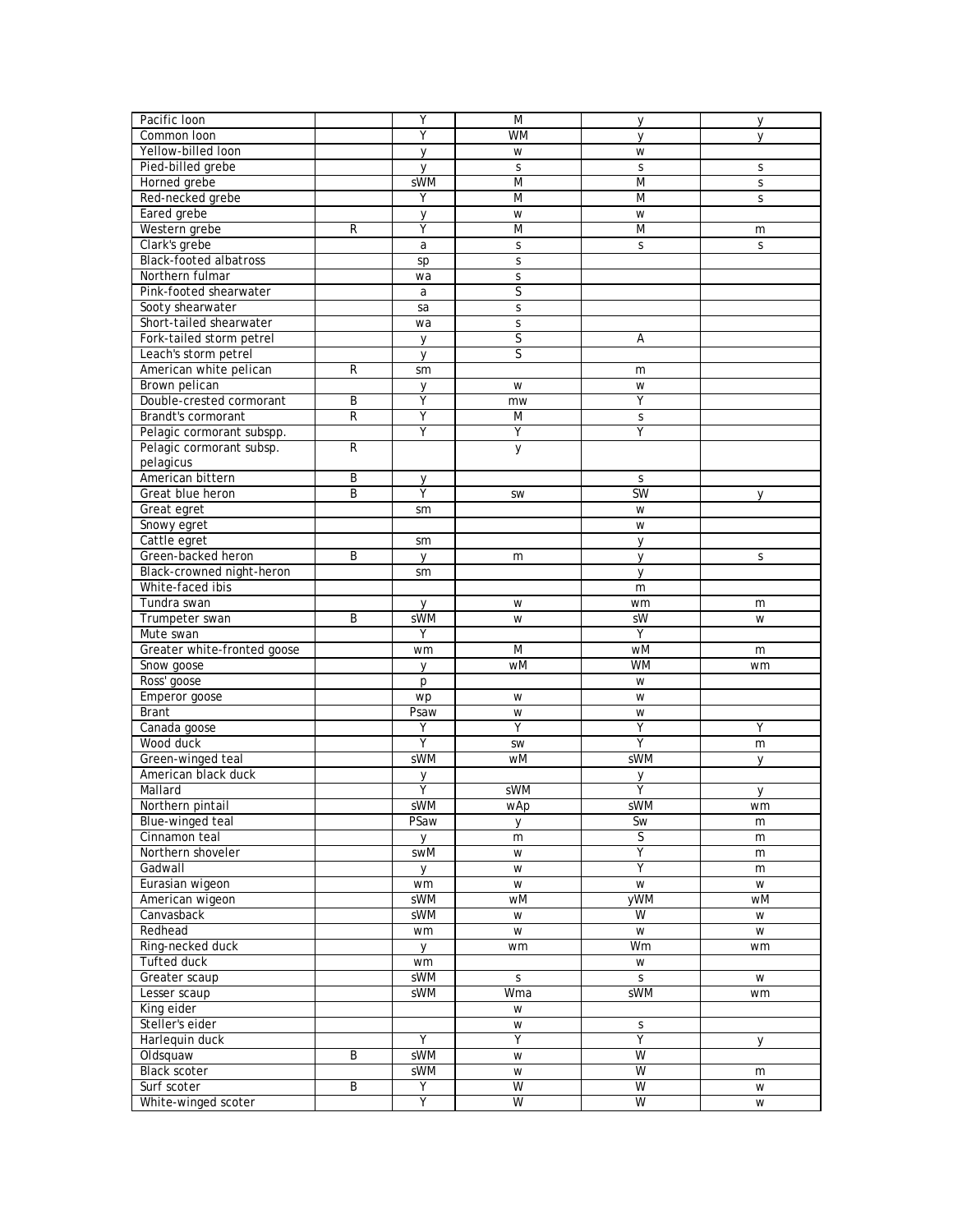| Common goldeneye           |                | sWM          | sWM          | sWM          | <b>WM</b>      |
|----------------------------|----------------|--------------|--------------|--------------|----------------|
| Barrow's goldeneye         |                | sWM          | <b>WM</b>    | sWM          | wM             |
| Bufflehead                 |                | sWM          | <b>WM</b>    | <b>WMs</b>   | wM             |
| Smew                       |                |              |              | W            |                |
| Hooded merganser           |                | sWM          | wm           | sWm          | wm             |
| Common merganser           |                | Υ            | Υ            | Υ            | Υ              |
| Red-breasted merganser     |                | sWM          | y            | Ÿ            | W              |
| Ruddy duck                 |                | PsaW         | W            | swM          | m              |
| Turkey vulture             | Β              | swM          |              | Sw           | $\mathsf S$    |
| Osprey                     |                | SwM          | S            | Sw           | $\mathsf S$    |
| Bald eagle                 | B              | Υ            | Ÿ            | Ÿ            | Ÿ              |
| Northern harrier           |                | swM          | m            | sWM          | m              |
| Sharp-shinned hawk         |                | swM          | Y            | Υ            | Y              |
| Cooper's hawk              |                | Y            | $\mathsf{V}$ | Ϋ            | $\overline{M}$ |
| Northern goshawk subspp.   |                | y            | y            | Υ            | sM             |
| Northern Goshawk subsp.    | R              | mw           | y            | ÿ            | y              |
| laingi                     |                |              |              |              |                |
| Swainson's hawk            | B              | m            |              | p            |                |
| Red-tailed hawk            |                | Υ            | y            | Ÿ            | y              |
| Rough-legged hawk          |                | wm           | W            | W            | W              |
| Golden eagle               |                | у            |              | У            | у              |
| American kestrel           |                | y            | wm           | V            | S              |
| Merlin                     |                | y            | W            | sWm          | у              |
| Peregrine Falcon subsp.    | B              | y            | Υ            | Υ            | у              |
| pealei                     |                |              |              |              |                |
| Gyrfalcon                  | B              | wm           | W            | W            | W              |
| Prairie falcon             | $\overline{R}$ | pw           |              |              |                |
| Ring-necked pheasant       |                | Υ            |              | Υ            | y              |
| Spruce grouse              |                |              |              |              | y              |
| Blue grouse                |                | y            | Υ            | Υ            | Υ              |
| Ruffed grouse              |                | y            | Y            | Υ            | Υ              |
| Wild turkey                |                | y            |              |              |                |
| California quail           |                | Υ            |              | Υ            |                |
| Mountain quail             |                | $\mathsf{V}$ |              | $\mathsf{V}$ |                |
| Virginia rail              |                | $\mathsf{V}$ | wm           | sWm          | m              |
| Sora                       |                | sm           | m            | sM           | m              |
| American coot              |                | sWM          | wm           | Υ            | wm             |
| Sandhill crane             | Β              | sWM          | <b>SM</b>    | y            | m              |
| Black-bellied plover       |                | swM          | W            | W            | m              |
| Lesser golden-plover       | B              | sm           | m            | S            | m              |
| Snowy plover               |                |              | m            | m            |                |
| Semipalmated plover        |                | swM          | S            | S            | M              |
| Killdeer                   |                | sWM          | $\mathsf{y}$ | Ÿ            | y              |
| <b>Black oystercatcher</b> |                | sWM          | Ÿ            | y            |                |
| Black-necked stilt         |                | р            |              | S            |                |
| American avocet            | B              | sm           |              | S            |                |
| Greater yellowlegs         |                | swM          | M            | M            | M              |
| Lesser yellowlegs          |                | swM          | M            | M            | $\overline{M}$ |
| Spotted redshank           |                |              |              | m            |                |
| Solitary sandpiper         |                | sm           | m            | m            | M              |
| Willet                     |                | sm           |              | W            |                |
| Wandering tattler          | B              | swM          | M            | m            |                |
| Spotted sandpiper          |                | PSaw         | SwM          | SwM          | <b>SM</b>      |
| Upland sandpiper           | R              | sm           |              | m            |                |
| Whimbrel                   |                | swM          | M            | W            | m              |
| Long-billed curlew         | B              | sm           |              | m            |                |
| Hudsonian godwit           | B              | m            | m            | m            |                |
| Bar-tailed godwit          |                | sa           |              | m            |                |
| Marbled godwit             |                | swM          | M            | m            | a              |
| Ruddy turnstone            |                | y            | W            | W            | m              |
| <b>Black turnstone</b>     |                | sWM          | W            | W            |                |
| Surfbird                   |                | sWM          | M            | W            |                |
| Red knot                   |                | y            | m            | m            |                |
| Sanderling                 |                | swM          |              |              |                |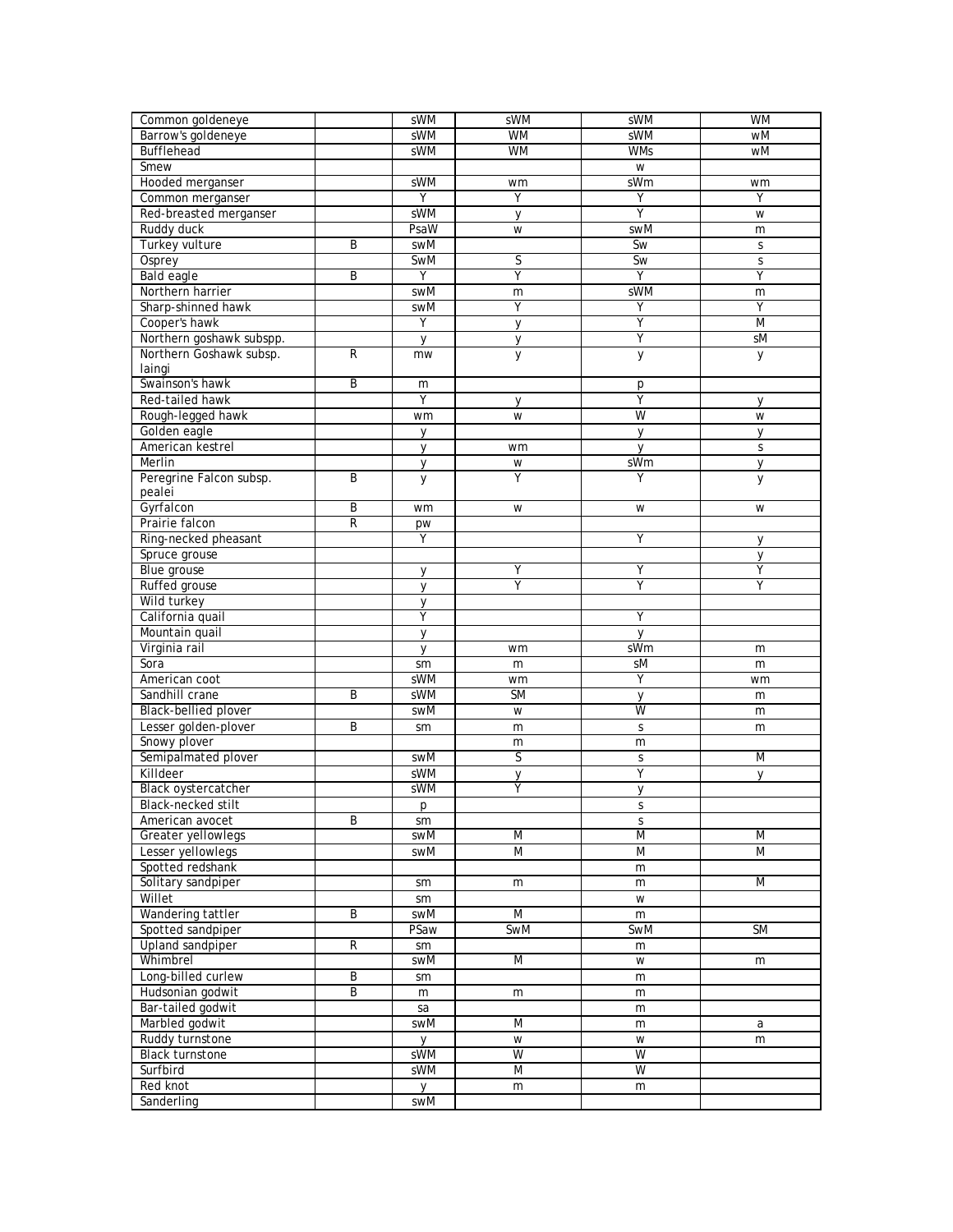| M<br>Western sandpiper<br>M<br>swM<br>m<br>Rufous-necked stint<br>m<br>Least sandpiper<br>swM<br>W<br>W<br>m<br>White-rumped sandpiper<br>m<br>Baird's sandpiper<br>pSA<br>m<br>m<br>m<br>Pectoral sandpiper<br>M<br>M<br>psA<br>m<br>Sharp-tailed sandpiper<br>a<br>m<br>m<br>Rock sandpiper<br>Wm<br>M<br>W<br>sWM<br>W<br>Dunlin<br>W<br>m<br>Curlew sandpiper<br>S<br>m<br>m<br>Stilt sandpiper<br>m<br>m<br>sm<br>m<br>Buff-breasted sandpiper<br>sa<br>a<br>m<br>Ruff<br>sa<br>m<br>m<br>Short-billed dowitcher<br>B<br>sM<br>M<br>S<br>W<br>Long-billed dowitcher<br>$\overline{M}$<br>swM<br>M<br>m<br>Common snipe<br>Υ<br>y<br>y<br>y<br>Wilson's phalarope<br>S<br>sm<br>Red-necked phalarope<br>B<br>pSa<br>M<br>m<br>m<br>Red phalarope<br>M<br>saw<br>m<br>Pomarine jaeger<br>S<br>m<br>psa<br>m<br>Parasitic jaeger<br>M<br>sm<br>m<br>m<br>M<br>Long-tailed jaeger<br>sa<br>m<br>m<br>South polar skua<br>sa<br>m<br>m<br>Franklin's gull<br>psAw<br>m<br>m<br>Little gull<br>m<br>$\vee$<br>Common black-headed gull<br>sa<br>m<br>Bonaparte's gull<br>swM<br>M<br>wM<br>m<br>Heermann's gull<br>pSAw<br>Α<br>a<br>Mew gull<br>sWM<br>swM<br>wm<br>m<br>Ring-billed gull<br>swM<br>Α<br>S<br>m<br>$\overline{\mathsf{S}}$<br>California gull<br>B<br>swM<br>A<br>M<br>W<br>Herring gull<br>W<br>S<br>m<br>W<br>Thayer's gull<br>sWM<br>W<br>m<br>Western gull<br>psAw<br>W<br>y<br>Glaucous-winged gull<br>Y<br>Υ<br>Υ<br>y<br>Glaucous gull<br>$\vee$<br>W<br>W<br>W<br>Black-legged kittiwake<br>W<br>W<br>$\mathsf{V}$<br>Sabine's gull<br>M<br>$\mathsf{V}$<br>m<br>m<br>Caspian tern<br>S<br>B<br>sm<br>m<br>m<br>$\star$<br>Elegant tern<br>m<br>Common tern<br>M<br>pSA<br>M<br>m<br>Arctic tern<br>psa<br>p<br>p<br>р<br>R<br>Forster's tern<br>a<br>a<br>Aleutian tern<br>S<br>Black tern<br>sm<br>S<br>m<br>m<br>Ÿ<br>Υ<br>R<br>Υ<br>Common murre<br>S<br>Thick-billed murre<br>$\mathsf R$<br>W<br>Υ<br>Υ<br>Pigeon guillemot<br>Y<br>$\overline{Y}$<br>$\overline{Y}$<br>Y<br>Marbled murrelet<br>B<br>Υ<br>Y<br>psAW<br>W<br>Ancient murrelet<br>$\overline{B}$<br>Cassin's auklet<br>B<br>Sw<br>W<br>У<br>Y<br>Rhinoceros auklet<br>SwM<br>y<br><b>Tufted puffin</b><br>$\overline{B}$<br>Sw<br>$\mathsf{S}$<br><b>V</b><br>Horned puffin<br>R<br>ps<br>SW<br>Y<br>Υ<br>Rock dove<br>y<br>у<br>Ÿ<br>Band-tailed pigeon<br>sWM<br>$\mathsf{V}$<br>m<br>Mourning dove<br>swM<br>m<br>y<br>m<br>Black-billed cuckoo<br>m<br>m<br>Ϋ<br>B<br>Barn owl<br>y<br>y<br>Western screech owl subsp.<br>B<br>Υ<br>Y<br>y<br>y<br>kennicottii<br>Ÿ<br>Great horned owl<br>Υ<br>Υ<br>Y<br>Snowy owl<br>W<br>W<br>wm<br>W | Semipalmated sandpiper | swM | m | M | m |
|-------------------------------------------------------------------------------------------------------------------------------------------------------------------------------------------------------------------------------------------------------------------------------------------------------------------------------------------------------------------------------------------------------------------------------------------------------------------------------------------------------------------------------------------------------------------------------------------------------------------------------------------------------------------------------------------------------------------------------------------------------------------------------------------------------------------------------------------------------------------------------------------------------------------------------------------------------------------------------------------------------------------------------------------------------------------------------------------------------------------------------------------------------------------------------------------------------------------------------------------------------------------------------------------------------------------------------------------------------------------------------------------------------------------------------------------------------------------------------------------------------------------------------------------------------------------------------------------------------------------------------------------------------------------------------------------------------------------------------------------------------------------------------------------------------------------------------------------------------------------------------------------------------------------------------------------------------------------------------------------------------------------------------------------------------------------------------------------------------------------------------------------------------------------------------------------------------------------------------------------------------------------------------------------------------------------------------------------------------------------------------------------------------------------------------------------------------------------------------------------------------------------------------------------------------------------------------------------------------------------------------------------|------------------------|-----|---|---|---|
|                                                                                                                                                                                                                                                                                                                                                                                                                                                                                                                                                                                                                                                                                                                                                                                                                                                                                                                                                                                                                                                                                                                                                                                                                                                                                                                                                                                                                                                                                                                                                                                                                                                                                                                                                                                                                                                                                                                                                                                                                                                                                                                                                                                                                                                                                                                                                                                                                                                                                                                                                                                                                                           |                        |     |   |   |   |
|                                                                                                                                                                                                                                                                                                                                                                                                                                                                                                                                                                                                                                                                                                                                                                                                                                                                                                                                                                                                                                                                                                                                                                                                                                                                                                                                                                                                                                                                                                                                                                                                                                                                                                                                                                                                                                                                                                                                                                                                                                                                                                                                                                                                                                                                                                                                                                                                                                                                                                                                                                                                                                           |                        |     |   |   |   |
|                                                                                                                                                                                                                                                                                                                                                                                                                                                                                                                                                                                                                                                                                                                                                                                                                                                                                                                                                                                                                                                                                                                                                                                                                                                                                                                                                                                                                                                                                                                                                                                                                                                                                                                                                                                                                                                                                                                                                                                                                                                                                                                                                                                                                                                                                                                                                                                                                                                                                                                                                                                                                                           |                        |     |   |   |   |
|                                                                                                                                                                                                                                                                                                                                                                                                                                                                                                                                                                                                                                                                                                                                                                                                                                                                                                                                                                                                                                                                                                                                                                                                                                                                                                                                                                                                                                                                                                                                                                                                                                                                                                                                                                                                                                                                                                                                                                                                                                                                                                                                                                                                                                                                                                                                                                                                                                                                                                                                                                                                                                           |                        |     |   |   |   |
|                                                                                                                                                                                                                                                                                                                                                                                                                                                                                                                                                                                                                                                                                                                                                                                                                                                                                                                                                                                                                                                                                                                                                                                                                                                                                                                                                                                                                                                                                                                                                                                                                                                                                                                                                                                                                                                                                                                                                                                                                                                                                                                                                                                                                                                                                                                                                                                                                                                                                                                                                                                                                                           |                        |     |   |   |   |
|                                                                                                                                                                                                                                                                                                                                                                                                                                                                                                                                                                                                                                                                                                                                                                                                                                                                                                                                                                                                                                                                                                                                                                                                                                                                                                                                                                                                                                                                                                                                                                                                                                                                                                                                                                                                                                                                                                                                                                                                                                                                                                                                                                                                                                                                                                                                                                                                                                                                                                                                                                                                                                           |                        |     |   |   |   |
|                                                                                                                                                                                                                                                                                                                                                                                                                                                                                                                                                                                                                                                                                                                                                                                                                                                                                                                                                                                                                                                                                                                                                                                                                                                                                                                                                                                                                                                                                                                                                                                                                                                                                                                                                                                                                                                                                                                                                                                                                                                                                                                                                                                                                                                                                                                                                                                                                                                                                                                                                                                                                                           |                        |     |   |   |   |
|                                                                                                                                                                                                                                                                                                                                                                                                                                                                                                                                                                                                                                                                                                                                                                                                                                                                                                                                                                                                                                                                                                                                                                                                                                                                                                                                                                                                                                                                                                                                                                                                                                                                                                                                                                                                                                                                                                                                                                                                                                                                                                                                                                                                                                                                                                                                                                                                                                                                                                                                                                                                                                           |                        |     |   |   |   |
|                                                                                                                                                                                                                                                                                                                                                                                                                                                                                                                                                                                                                                                                                                                                                                                                                                                                                                                                                                                                                                                                                                                                                                                                                                                                                                                                                                                                                                                                                                                                                                                                                                                                                                                                                                                                                                                                                                                                                                                                                                                                                                                                                                                                                                                                                                                                                                                                                                                                                                                                                                                                                                           |                        |     |   |   |   |
|                                                                                                                                                                                                                                                                                                                                                                                                                                                                                                                                                                                                                                                                                                                                                                                                                                                                                                                                                                                                                                                                                                                                                                                                                                                                                                                                                                                                                                                                                                                                                                                                                                                                                                                                                                                                                                                                                                                                                                                                                                                                                                                                                                                                                                                                                                                                                                                                                                                                                                                                                                                                                                           |                        |     |   |   |   |
|                                                                                                                                                                                                                                                                                                                                                                                                                                                                                                                                                                                                                                                                                                                                                                                                                                                                                                                                                                                                                                                                                                                                                                                                                                                                                                                                                                                                                                                                                                                                                                                                                                                                                                                                                                                                                                                                                                                                                                                                                                                                                                                                                                                                                                                                                                                                                                                                                                                                                                                                                                                                                                           |                        |     |   |   |   |
|                                                                                                                                                                                                                                                                                                                                                                                                                                                                                                                                                                                                                                                                                                                                                                                                                                                                                                                                                                                                                                                                                                                                                                                                                                                                                                                                                                                                                                                                                                                                                                                                                                                                                                                                                                                                                                                                                                                                                                                                                                                                                                                                                                                                                                                                                                                                                                                                                                                                                                                                                                                                                                           |                        |     |   |   |   |
|                                                                                                                                                                                                                                                                                                                                                                                                                                                                                                                                                                                                                                                                                                                                                                                                                                                                                                                                                                                                                                                                                                                                                                                                                                                                                                                                                                                                                                                                                                                                                                                                                                                                                                                                                                                                                                                                                                                                                                                                                                                                                                                                                                                                                                                                                                                                                                                                                                                                                                                                                                                                                                           |                        |     |   |   |   |
|                                                                                                                                                                                                                                                                                                                                                                                                                                                                                                                                                                                                                                                                                                                                                                                                                                                                                                                                                                                                                                                                                                                                                                                                                                                                                                                                                                                                                                                                                                                                                                                                                                                                                                                                                                                                                                                                                                                                                                                                                                                                                                                                                                                                                                                                                                                                                                                                                                                                                                                                                                                                                                           |                        |     |   |   |   |
|                                                                                                                                                                                                                                                                                                                                                                                                                                                                                                                                                                                                                                                                                                                                                                                                                                                                                                                                                                                                                                                                                                                                                                                                                                                                                                                                                                                                                                                                                                                                                                                                                                                                                                                                                                                                                                                                                                                                                                                                                                                                                                                                                                                                                                                                                                                                                                                                                                                                                                                                                                                                                                           |                        |     |   |   |   |
|                                                                                                                                                                                                                                                                                                                                                                                                                                                                                                                                                                                                                                                                                                                                                                                                                                                                                                                                                                                                                                                                                                                                                                                                                                                                                                                                                                                                                                                                                                                                                                                                                                                                                                                                                                                                                                                                                                                                                                                                                                                                                                                                                                                                                                                                                                                                                                                                                                                                                                                                                                                                                                           |                        |     |   |   |   |
|                                                                                                                                                                                                                                                                                                                                                                                                                                                                                                                                                                                                                                                                                                                                                                                                                                                                                                                                                                                                                                                                                                                                                                                                                                                                                                                                                                                                                                                                                                                                                                                                                                                                                                                                                                                                                                                                                                                                                                                                                                                                                                                                                                                                                                                                                                                                                                                                                                                                                                                                                                                                                                           |                        |     |   |   |   |
|                                                                                                                                                                                                                                                                                                                                                                                                                                                                                                                                                                                                                                                                                                                                                                                                                                                                                                                                                                                                                                                                                                                                                                                                                                                                                                                                                                                                                                                                                                                                                                                                                                                                                                                                                                                                                                                                                                                                                                                                                                                                                                                                                                                                                                                                                                                                                                                                                                                                                                                                                                                                                                           |                        |     |   |   |   |
|                                                                                                                                                                                                                                                                                                                                                                                                                                                                                                                                                                                                                                                                                                                                                                                                                                                                                                                                                                                                                                                                                                                                                                                                                                                                                                                                                                                                                                                                                                                                                                                                                                                                                                                                                                                                                                                                                                                                                                                                                                                                                                                                                                                                                                                                                                                                                                                                                                                                                                                                                                                                                                           |                        |     |   |   |   |
|                                                                                                                                                                                                                                                                                                                                                                                                                                                                                                                                                                                                                                                                                                                                                                                                                                                                                                                                                                                                                                                                                                                                                                                                                                                                                                                                                                                                                                                                                                                                                                                                                                                                                                                                                                                                                                                                                                                                                                                                                                                                                                                                                                                                                                                                                                                                                                                                                                                                                                                                                                                                                                           |                        |     |   |   |   |
|                                                                                                                                                                                                                                                                                                                                                                                                                                                                                                                                                                                                                                                                                                                                                                                                                                                                                                                                                                                                                                                                                                                                                                                                                                                                                                                                                                                                                                                                                                                                                                                                                                                                                                                                                                                                                                                                                                                                                                                                                                                                                                                                                                                                                                                                                                                                                                                                                                                                                                                                                                                                                                           |                        |     |   |   |   |
|                                                                                                                                                                                                                                                                                                                                                                                                                                                                                                                                                                                                                                                                                                                                                                                                                                                                                                                                                                                                                                                                                                                                                                                                                                                                                                                                                                                                                                                                                                                                                                                                                                                                                                                                                                                                                                                                                                                                                                                                                                                                                                                                                                                                                                                                                                                                                                                                                                                                                                                                                                                                                                           |                        |     |   |   |   |
|                                                                                                                                                                                                                                                                                                                                                                                                                                                                                                                                                                                                                                                                                                                                                                                                                                                                                                                                                                                                                                                                                                                                                                                                                                                                                                                                                                                                                                                                                                                                                                                                                                                                                                                                                                                                                                                                                                                                                                                                                                                                                                                                                                                                                                                                                                                                                                                                                                                                                                                                                                                                                                           |                        |     |   |   |   |
|                                                                                                                                                                                                                                                                                                                                                                                                                                                                                                                                                                                                                                                                                                                                                                                                                                                                                                                                                                                                                                                                                                                                                                                                                                                                                                                                                                                                                                                                                                                                                                                                                                                                                                                                                                                                                                                                                                                                                                                                                                                                                                                                                                                                                                                                                                                                                                                                                                                                                                                                                                                                                                           |                        |     |   |   |   |
|                                                                                                                                                                                                                                                                                                                                                                                                                                                                                                                                                                                                                                                                                                                                                                                                                                                                                                                                                                                                                                                                                                                                                                                                                                                                                                                                                                                                                                                                                                                                                                                                                                                                                                                                                                                                                                                                                                                                                                                                                                                                                                                                                                                                                                                                                                                                                                                                                                                                                                                                                                                                                                           |                        |     |   |   |   |
|                                                                                                                                                                                                                                                                                                                                                                                                                                                                                                                                                                                                                                                                                                                                                                                                                                                                                                                                                                                                                                                                                                                                                                                                                                                                                                                                                                                                                                                                                                                                                                                                                                                                                                                                                                                                                                                                                                                                                                                                                                                                                                                                                                                                                                                                                                                                                                                                                                                                                                                                                                                                                                           |                        |     |   |   |   |
|                                                                                                                                                                                                                                                                                                                                                                                                                                                                                                                                                                                                                                                                                                                                                                                                                                                                                                                                                                                                                                                                                                                                                                                                                                                                                                                                                                                                                                                                                                                                                                                                                                                                                                                                                                                                                                                                                                                                                                                                                                                                                                                                                                                                                                                                                                                                                                                                                                                                                                                                                                                                                                           |                        |     |   |   |   |
|                                                                                                                                                                                                                                                                                                                                                                                                                                                                                                                                                                                                                                                                                                                                                                                                                                                                                                                                                                                                                                                                                                                                                                                                                                                                                                                                                                                                                                                                                                                                                                                                                                                                                                                                                                                                                                                                                                                                                                                                                                                                                                                                                                                                                                                                                                                                                                                                                                                                                                                                                                                                                                           |                        |     |   |   |   |
|                                                                                                                                                                                                                                                                                                                                                                                                                                                                                                                                                                                                                                                                                                                                                                                                                                                                                                                                                                                                                                                                                                                                                                                                                                                                                                                                                                                                                                                                                                                                                                                                                                                                                                                                                                                                                                                                                                                                                                                                                                                                                                                                                                                                                                                                                                                                                                                                                                                                                                                                                                                                                                           |                        |     |   |   |   |
|                                                                                                                                                                                                                                                                                                                                                                                                                                                                                                                                                                                                                                                                                                                                                                                                                                                                                                                                                                                                                                                                                                                                                                                                                                                                                                                                                                                                                                                                                                                                                                                                                                                                                                                                                                                                                                                                                                                                                                                                                                                                                                                                                                                                                                                                                                                                                                                                                                                                                                                                                                                                                                           |                        |     |   |   |   |
|                                                                                                                                                                                                                                                                                                                                                                                                                                                                                                                                                                                                                                                                                                                                                                                                                                                                                                                                                                                                                                                                                                                                                                                                                                                                                                                                                                                                                                                                                                                                                                                                                                                                                                                                                                                                                                                                                                                                                                                                                                                                                                                                                                                                                                                                                                                                                                                                                                                                                                                                                                                                                                           |                        |     |   |   |   |
|                                                                                                                                                                                                                                                                                                                                                                                                                                                                                                                                                                                                                                                                                                                                                                                                                                                                                                                                                                                                                                                                                                                                                                                                                                                                                                                                                                                                                                                                                                                                                                                                                                                                                                                                                                                                                                                                                                                                                                                                                                                                                                                                                                                                                                                                                                                                                                                                                                                                                                                                                                                                                                           |                        |     |   |   |   |
|                                                                                                                                                                                                                                                                                                                                                                                                                                                                                                                                                                                                                                                                                                                                                                                                                                                                                                                                                                                                                                                                                                                                                                                                                                                                                                                                                                                                                                                                                                                                                                                                                                                                                                                                                                                                                                                                                                                                                                                                                                                                                                                                                                                                                                                                                                                                                                                                                                                                                                                                                                                                                                           |                        |     |   |   |   |
|                                                                                                                                                                                                                                                                                                                                                                                                                                                                                                                                                                                                                                                                                                                                                                                                                                                                                                                                                                                                                                                                                                                                                                                                                                                                                                                                                                                                                                                                                                                                                                                                                                                                                                                                                                                                                                                                                                                                                                                                                                                                                                                                                                                                                                                                                                                                                                                                                                                                                                                                                                                                                                           |                        |     |   |   |   |
|                                                                                                                                                                                                                                                                                                                                                                                                                                                                                                                                                                                                                                                                                                                                                                                                                                                                                                                                                                                                                                                                                                                                                                                                                                                                                                                                                                                                                                                                                                                                                                                                                                                                                                                                                                                                                                                                                                                                                                                                                                                                                                                                                                                                                                                                                                                                                                                                                                                                                                                                                                                                                                           |                        |     |   |   |   |
|                                                                                                                                                                                                                                                                                                                                                                                                                                                                                                                                                                                                                                                                                                                                                                                                                                                                                                                                                                                                                                                                                                                                                                                                                                                                                                                                                                                                                                                                                                                                                                                                                                                                                                                                                                                                                                                                                                                                                                                                                                                                                                                                                                                                                                                                                                                                                                                                                                                                                                                                                                                                                                           |                        |     |   |   |   |
|                                                                                                                                                                                                                                                                                                                                                                                                                                                                                                                                                                                                                                                                                                                                                                                                                                                                                                                                                                                                                                                                                                                                                                                                                                                                                                                                                                                                                                                                                                                                                                                                                                                                                                                                                                                                                                                                                                                                                                                                                                                                                                                                                                                                                                                                                                                                                                                                                                                                                                                                                                                                                                           |                        |     |   |   |   |
|                                                                                                                                                                                                                                                                                                                                                                                                                                                                                                                                                                                                                                                                                                                                                                                                                                                                                                                                                                                                                                                                                                                                                                                                                                                                                                                                                                                                                                                                                                                                                                                                                                                                                                                                                                                                                                                                                                                                                                                                                                                                                                                                                                                                                                                                                                                                                                                                                                                                                                                                                                                                                                           |                        |     |   |   |   |
|                                                                                                                                                                                                                                                                                                                                                                                                                                                                                                                                                                                                                                                                                                                                                                                                                                                                                                                                                                                                                                                                                                                                                                                                                                                                                                                                                                                                                                                                                                                                                                                                                                                                                                                                                                                                                                                                                                                                                                                                                                                                                                                                                                                                                                                                                                                                                                                                                                                                                                                                                                                                                                           |                        |     |   |   |   |
|                                                                                                                                                                                                                                                                                                                                                                                                                                                                                                                                                                                                                                                                                                                                                                                                                                                                                                                                                                                                                                                                                                                                                                                                                                                                                                                                                                                                                                                                                                                                                                                                                                                                                                                                                                                                                                                                                                                                                                                                                                                                                                                                                                                                                                                                                                                                                                                                                                                                                                                                                                                                                                           |                        |     |   |   |   |
|                                                                                                                                                                                                                                                                                                                                                                                                                                                                                                                                                                                                                                                                                                                                                                                                                                                                                                                                                                                                                                                                                                                                                                                                                                                                                                                                                                                                                                                                                                                                                                                                                                                                                                                                                                                                                                                                                                                                                                                                                                                                                                                                                                                                                                                                                                                                                                                                                                                                                                                                                                                                                                           |                        |     |   |   |   |
|                                                                                                                                                                                                                                                                                                                                                                                                                                                                                                                                                                                                                                                                                                                                                                                                                                                                                                                                                                                                                                                                                                                                                                                                                                                                                                                                                                                                                                                                                                                                                                                                                                                                                                                                                                                                                                                                                                                                                                                                                                                                                                                                                                                                                                                                                                                                                                                                                                                                                                                                                                                                                                           |                        |     |   |   |   |
|                                                                                                                                                                                                                                                                                                                                                                                                                                                                                                                                                                                                                                                                                                                                                                                                                                                                                                                                                                                                                                                                                                                                                                                                                                                                                                                                                                                                                                                                                                                                                                                                                                                                                                                                                                                                                                                                                                                                                                                                                                                                                                                                                                                                                                                                                                                                                                                                                                                                                                                                                                                                                                           |                        |     |   |   |   |
|                                                                                                                                                                                                                                                                                                                                                                                                                                                                                                                                                                                                                                                                                                                                                                                                                                                                                                                                                                                                                                                                                                                                                                                                                                                                                                                                                                                                                                                                                                                                                                                                                                                                                                                                                                                                                                                                                                                                                                                                                                                                                                                                                                                                                                                                                                                                                                                                                                                                                                                                                                                                                                           |                        |     |   |   |   |
|                                                                                                                                                                                                                                                                                                                                                                                                                                                                                                                                                                                                                                                                                                                                                                                                                                                                                                                                                                                                                                                                                                                                                                                                                                                                                                                                                                                                                                                                                                                                                                                                                                                                                                                                                                                                                                                                                                                                                                                                                                                                                                                                                                                                                                                                                                                                                                                                                                                                                                                                                                                                                                           |                        |     |   |   |   |
|                                                                                                                                                                                                                                                                                                                                                                                                                                                                                                                                                                                                                                                                                                                                                                                                                                                                                                                                                                                                                                                                                                                                                                                                                                                                                                                                                                                                                                                                                                                                                                                                                                                                                                                                                                                                                                                                                                                                                                                                                                                                                                                                                                                                                                                                                                                                                                                                                                                                                                                                                                                                                                           |                        |     |   |   |   |
|                                                                                                                                                                                                                                                                                                                                                                                                                                                                                                                                                                                                                                                                                                                                                                                                                                                                                                                                                                                                                                                                                                                                                                                                                                                                                                                                                                                                                                                                                                                                                                                                                                                                                                                                                                                                                                                                                                                                                                                                                                                                                                                                                                                                                                                                                                                                                                                                                                                                                                                                                                                                                                           |                        |     |   |   |   |
|                                                                                                                                                                                                                                                                                                                                                                                                                                                                                                                                                                                                                                                                                                                                                                                                                                                                                                                                                                                                                                                                                                                                                                                                                                                                                                                                                                                                                                                                                                                                                                                                                                                                                                                                                                                                                                                                                                                                                                                                                                                                                                                                                                                                                                                                                                                                                                                                                                                                                                                                                                                                                                           |                        |     |   |   |   |
|                                                                                                                                                                                                                                                                                                                                                                                                                                                                                                                                                                                                                                                                                                                                                                                                                                                                                                                                                                                                                                                                                                                                                                                                                                                                                                                                                                                                                                                                                                                                                                                                                                                                                                                                                                                                                                                                                                                                                                                                                                                                                                                                                                                                                                                                                                                                                                                                                                                                                                                                                                                                                                           |                        |     |   |   |   |
|                                                                                                                                                                                                                                                                                                                                                                                                                                                                                                                                                                                                                                                                                                                                                                                                                                                                                                                                                                                                                                                                                                                                                                                                                                                                                                                                                                                                                                                                                                                                                                                                                                                                                                                                                                                                                                                                                                                                                                                                                                                                                                                                                                                                                                                                                                                                                                                                                                                                                                                                                                                                                                           |                        |     |   |   |   |
|                                                                                                                                                                                                                                                                                                                                                                                                                                                                                                                                                                                                                                                                                                                                                                                                                                                                                                                                                                                                                                                                                                                                                                                                                                                                                                                                                                                                                                                                                                                                                                                                                                                                                                                                                                                                                                                                                                                                                                                                                                                                                                                                                                                                                                                                                                                                                                                                                                                                                                                                                                                                                                           |                        |     |   |   |   |
|                                                                                                                                                                                                                                                                                                                                                                                                                                                                                                                                                                                                                                                                                                                                                                                                                                                                                                                                                                                                                                                                                                                                                                                                                                                                                                                                                                                                                                                                                                                                                                                                                                                                                                                                                                                                                                                                                                                                                                                                                                                                                                                                                                                                                                                                                                                                                                                                                                                                                                                                                                                                                                           |                        |     |   |   |   |
|                                                                                                                                                                                                                                                                                                                                                                                                                                                                                                                                                                                                                                                                                                                                                                                                                                                                                                                                                                                                                                                                                                                                                                                                                                                                                                                                                                                                                                                                                                                                                                                                                                                                                                                                                                                                                                                                                                                                                                                                                                                                                                                                                                                                                                                                                                                                                                                                                                                                                                                                                                                                                                           |                        |     |   |   |   |
|                                                                                                                                                                                                                                                                                                                                                                                                                                                                                                                                                                                                                                                                                                                                                                                                                                                                                                                                                                                                                                                                                                                                                                                                                                                                                                                                                                                                                                                                                                                                                                                                                                                                                                                                                                                                                                                                                                                                                                                                                                                                                                                                                                                                                                                                                                                                                                                                                                                                                                                                                                                                                                           |                        |     |   |   |   |
|                                                                                                                                                                                                                                                                                                                                                                                                                                                                                                                                                                                                                                                                                                                                                                                                                                                                                                                                                                                                                                                                                                                                                                                                                                                                                                                                                                                                                                                                                                                                                                                                                                                                                                                                                                                                                                                                                                                                                                                                                                                                                                                                                                                                                                                                                                                                                                                                                                                                                                                                                                                                                                           |                        |     |   |   |   |
|                                                                                                                                                                                                                                                                                                                                                                                                                                                                                                                                                                                                                                                                                                                                                                                                                                                                                                                                                                                                                                                                                                                                                                                                                                                                                                                                                                                                                                                                                                                                                                                                                                                                                                                                                                                                                                                                                                                                                                                                                                                                                                                                                                                                                                                                                                                                                                                                                                                                                                                                                                                                                                           |                        |     |   |   |   |
|                                                                                                                                                                                                                                                                                                                                                                                                                                                                                                                                                                                                                                                                                                                                                                                                                                                                                                                                                                                                                                                                                                                                                                                                                                                                                                                                                                                                                                                                                                                                                                                                                                                                                                                                                                                                                                                                                                                                                                                                                                                                                                                                                                                                                                                                                                                                                                                                                                                                                                                                                                                                                                           |                        |     |   |   |   |
|                                                                                                                                                                                                                                                                                                                                                                                                                                                                                                                                                                                                                                                                                                                                                                                                                                                                                                                                                                                                                                                                                                                                                                                                                                                                                                                                                                                                                                                                                                                                                                                                                                                                                                                                                                                                                                                                                                                                                                                                                                                                                                                                                                                                                                                                                                                                                                                                                                                                                                                                                                                                                                           |                        |     |   |   |   |
|                                                                                                                                                                                                                                                                                                                                                                                                                                                                                                                                                                                                                                                                                                                                                                                                                                                                                                                                                                                                                                                                                                                                                                                                                                                                                                                                                                                                                                                                                                                                                                                                                                                                                                                                                                                                                                                                                                                                                                                                                                                                                                                                                                                                                                                                                                                                                                                                                                                                                                                                                                                                                                           |                        |     |   |   |   |
|                                                                                                                                                                                                                                                                                                                                                                                                                                                                                                                                                                                                                                                                                                                                                                                                                                                                                                                                                                                                                                                                                                                                                                                                                                                                                                                                                                                                                                                                                                                                                                                                                                                                                                                                                                                                                                                                                                                                                                                                                                                                                                                                                                                                                                                                                                                                                                                                                                                                                                                                                                                                                                           |                        |     |   |   |   |
|                                                                                                                                                                                                                                                                                                                                                                                                                                                                                                                                                                                                                                                                                                                                                                                                                                                                                                                                                                                                                                                                                                                                                                                                                                                                                                                                                                                                                                                                                                                                                                                                                                                                                                                                                                                                                                                                                                                                                                                                                                                                                                                                                                                                                                                                                                                                                                                                                                                                                                                                                                                                                                           |                        |     |   |   |   |
|                                                                                                                                                                                                                                                                                                                                                                                                                                                                                                                                                                                                                                                                                                                                                                                                                                                                                                                                                                                                                                                                                                                                                                                                                                                                                                                                                                                                                                                                                                                                                                                                                                                                                                                                                                                                                                                                                                                                                                                                                                                                                                                                                                                                                                                                                                                                                                                                                                                                                                                                                                                                                                           |                        |     |   |   |   |
|                                                                                                                                                                                                                                                                                                                                                                                                                                                                                                                                                                                                                                                                                                                                                                                                                                                                                                                                                                                                                                                                                                                                                                                                                                                                                                                                                                                                                                                                                                                                                                                                                                                                                                                                                                                                                                                                                                                                                                                                                                                                                                                                                                                                                                                                                                                                                                                                                                                                                                                                                                                                                                           |                        |     |   |   |   |
|                                                                                                                                                                                                                                                                                                                                                                                                                                                                                                                                                                                                                                                                                                                                                                                                                                                                                                                                                                                                                                                                                                                                                                                                                                                                                                                                                                                                                                                                                                                                                                                                                                                                                                                                                                                                                                                                                                                                                                                                                                                                                                                                                                                                                                                                                                                                                                                                                                                                                                                                                                                                                                           |                        |     |   |   |   |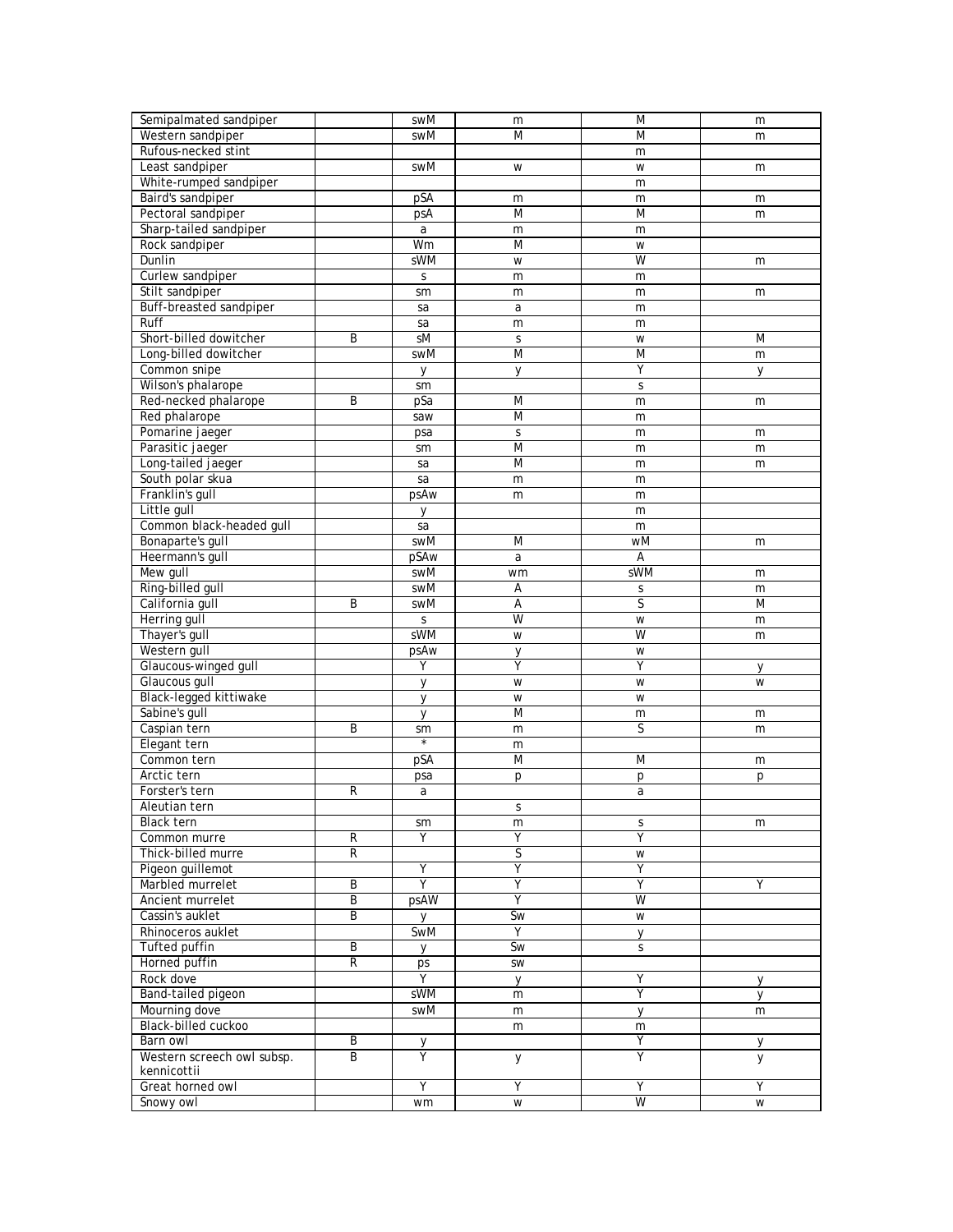| Northern hawk owl              |              | wa                     |                              | W                       | W                            |
|--------------------------------|--------------|------------------------|------------------------------|-------------------------|------------------------------|
| Northern pygmy owl subspp.     |              |                        | у                            | Υ                       | $\mathsf{V}$                 |
| Northern pygmy owl subsp.      | B            | W                      | y                            | Υ                       | y                            |
| swarthi                        |              |                        |                              |                         |                              |
| <b>Burrowing owl</b>           | R            | wm                     |                              | y                       |                              |
| Spotted owl                    | ${\sf R}$    |                        |                              | у                       | y                            |
| Barred owl                     |              | $\mathsf{V}$           | V                            | Y                       | Y                            |
| Great gray owl                 |              | pw                     |                              | W                       | W                            |
| Long-eared owl                 |              | y                      | m                            | y                       | m                            |
| Short-eared owl                | B            | y                      | m                            | Y                       | m                            |
| Boreal owl                     |              |                        |                              |                         | V                            |
| Northern saw-whet owl          |              | y                      | Υ                            | Υ                       | Υ                            |
| subspp.                        |              |                        |                              |                         |                              |
| Northern saw-whet owl          | Β            |                        | y                            |                         |                              |
| subsp. brooksi                 |              |                        |                              |                         |                              |
| Common nighthawk               |              | pSA                    | S                            | S                       | S                            |
| Common poorwill                |              | a                      |                              |                         |                              |
| <b>Black swift</b>             |              | $\overline{\text{SM}}$ | sm                           | <b>SM</b>               | <b>SM</b>                    |
| Vaux's swift                   |              | PSa                    | <b>SM</b>                    |                         | sM                           |
|                                |              |                        |                              | sm<br>$\star$           |                              |
| Black-chinned hummingbird      | B            |                        |                              | Υ                       |                              |
| Anna's hummingbird             |              | Y                      | m                            |                         | y                            |
| Costa's hummingbird            |              |                        |                              | p                       |                              |
| Calliope hummingbird           |              | ps                     |                              |                         |                              |
| Rufous hummingbird             |              | PSa                    | <b>SM</b>                    | <b>SM</b>               | <b>SM</b>                    |
| <b>Belted kingfisher</b>       |              | Υ                      | Υ                            | Υ                       | Υ                            |
| Lewis' woodpecker              | B            | y                      |                              | y                       | m                            |
| Red-breasted sapsucker         |              | y                      | Υ                            | Υ                       | Υ                            |
| Red-naped sapsucker            |              |                        |                              | p                       |                              |
| Downy woodpecker               |              | Y                      | Υ                            | Υ                       | Υ                            |
| Hairy woodpecker subspp.       |              | Y                      | Υ                            | Υ                       | Y                            |
| Hairy woodpecker subsp.        | B            |                        | y                            |                         |                              |
| picoideus                      |              |                        |                              |                         |                              |
| Three-toed woodpecker          |              | sm                     |                              | y                       | y                            |
| Black-backed woodpecker        |              |                        |                              |                         | m                            |
| Northern flicker               |              | Y                      | Υ                            | Υ                       | Υ                            |
| Pileated woodpecker            |              | y                      | Ÿ                            | Υ                       | Ÿ                            |
| Olive-sided flycatcher         |              | ps                     | S                            | S                       | S                            |
| Western wood-pewee             |              | sm                     | S                            | S                       | S                            |
| Alder flycatcher               |              |                        | S                            | $\overline{\mathsf{S}}$ | S                            |
| Willow flycatcher              |              | ps                     |                              | $\overline{\mathsf{S}}$ | S                            |
| Least flycatcher               |              | $\mathsf{S}$           |                              |                         | $\mathsf S$                  |
| Hammond's flycatcher           |              | sm                     |                              | S                       | S                            |
| Dusky flycatcher               |              | ps                     |                              |                         | S                            |
| Western flycatcher complex     |              | <b>SM</b>              | S                            | S                       | S                            |
| Say's phoebe                   |              | sm                     |                              | m                       | m                            |
| Ash-throated flycatcher        |              |                        |                              | m                       |                              |
| <b>Tropical kingbird</b>       |              |                        |                              | m                       | m                            |
| Western kingbird               |              | У                      |                              | m                       | m                            |
| Eastern kingbird               |              | sm                     |                              | m                       | m                            |
| Scissor-tailed flycatcher      |              | ps                     |                              | ps                      |                              |
| Eurasian skylark               |              | у                      |                              |                         |                              |
| Horned lark subspp.            |              | y                      | m                            | sm                      | m                            |
| Horned lark subsp. strigata    | $\mathsf{R}$ |                        |                              | sm                      |                              |
| Purple martin                  | R            | sm                     |                              | $\mathsf S$             |                              |
| Tree swallow                   |              | PSaw                   | S                            | S                       | S                            |
| Violet-green swallow           |              | PSaw                   | S                            | S                       | $\overline{S}$               |
| Northern rough-winged          |              |                        |                              | S                       | S                            |
| swallow                        |              | sm                     |                              |                         |                              |
| <b>Bank swallow</b>            |              |                        |                              |                         |                              |
| Cliff swallow                  |              | sm<br><b>SM</b>        |                              | S                       |                              |
| Barn swallow                   |              | <b>SM</b>              | S<br>$\overline{\mathsf{S}}$ | Sw                      | S<br>$\overline{\mathsf{S}}$ |
|                                |              |                        |                              |                         | Ÿ                            |
| Gray jay                       |              | y                      |                              | y                       |                              |
| Steller's jay subspp.          |              | y                      | Υ                            | Υ                       | Υ                            |
| Steller's jay subsp. carlottae | B            |                        | y                            |                         |                              |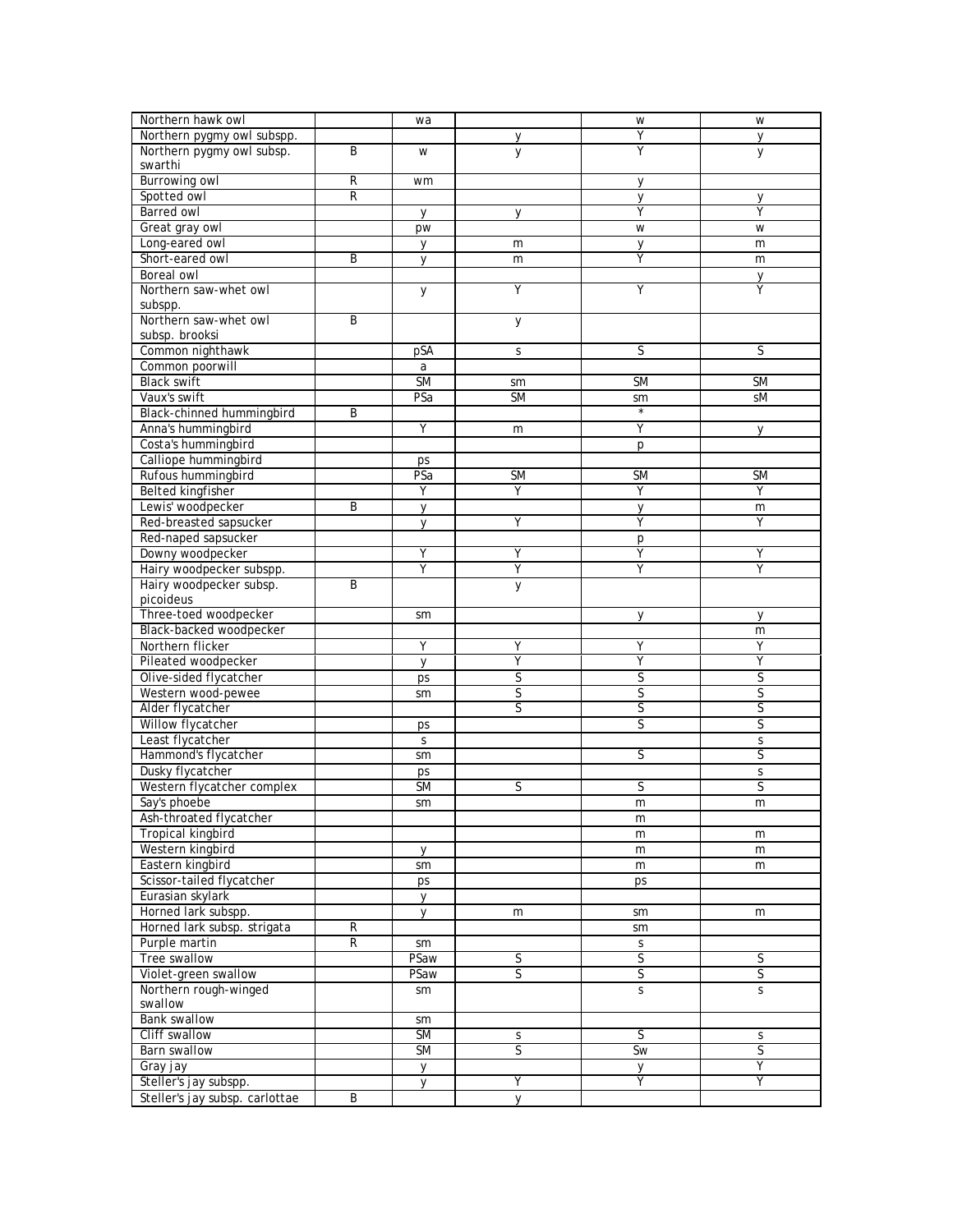| Blue jay                     |                | y              | m            | m                       | m                       |
|------------------------------|----------------|----------------|--------------|-------------------------|-------------------------|
| Clark's nutcracker           |                | $\vee$         |              | V                       | $\vee$                  |
| Black-billed magpie          |                | aw             |              | y                       | m                       |
| Northwestern crow            |                | Y              | Υ            | Υ                       | Y                       |
| Common raven                 |                | Υ              | Y            | Υ                       | Υ                       |
| Black-capped chickadee       |                | y              |              | Υ                       | Υ                       |
| Mountain chickadee           |                |                |              |                         | y                       |
| Chestnut-backed chickadee    |                | Y              | Υ            | Υ                       | Υ                       |
| <b>Bushtit</b>               |                | Y              |              | Υ                       |                         |
| Red-breasted nuthatch        |                | y              | Υ            | Υ                       | Υ                       |
| White-breasted nuthatch      |                | mw             |              | m                       | m                       |
| Pygmy nuthatch               |                | $\star$        |              |                         |                         |
| Brown creeper                |                | $\mathsf{V}$   | Υ            | Υ                       | Υ                       |
| Rock wren                    |                | y              |              | m                       |                         |
| Bewick's wren                |                | y              |              | Υ                       | Y                       |
| House wren                   |                | y              |              | y                       | y                       |
| Winter wren                  |                | Υ              | Υ            | Υ                       | Υ                       |
| Marsh wren                   |                | $\mathsf{V}$   | S            | Υ                       | S                       |
| American dipper              |                | y              | Υ            | Υ                       | Y                       |
| Golden-crowned kinglet       |                | sMW            | Ÿ            | Ÿ                       | Ÿ                       |
| Ruby-crowned kinglet         |                | y              | Sw           | Sw                      | Sw                      |
| Western bluebird             |                | y              |              | У                       |                         |
| Mountain bluebird            |                | y              |              | m                       | m                       |
| Townsend's solitaire         |                | у              |              | W                       | W                       |
| Veery                        |                |                |              | S                       |                         |
| Swainson's thrush            |                | sm             | S            | $\overline{\mathsf{S}}$ | S                       |
| Hermit thrush                |                | у              | Υ            | SwM                     | SwM                     |
| American robin               |                | Υ              | SwM          | Υ                       | SwM                     |
| Varied thrush                |                | psAW           | Υ            | Ÿ                       | Υ                       |
| Gray catbird                 |                |                |              | S                       |                         |
| Northern mockingbird         |                | у              | m            | m                       |                         |
| Sage thrasher                | R              |                |              |                         |                         |
| Brown thrasher               |                |                |              | W                       |                         |
| American pipit               |                | psAw           | M            | M                       | M                       |
| Bohemian waxwing             |                | y              |              | W                       | W                       |
| Cedar waxwing                |                | y              | M            | M                       | M                       |
| Northern shrike              |                | y              | W            | W                       | W                       |
| Loggerhead shrike            |                |                |              |                         |                         |
| European starling            |                | Υ              | Sw           | Υ                       | <b>Sw</b>               |
| Crested myna                 |                |                |              | у                       |                         |
| Solitary vireo               |                | sm             | S            | S                       | S                       |
| Hutton's vireo               | Β              | y              |              | y                       | S                       |
| Warbling vireo               |                | sm             | S            | S                       | S                       |
| Red-eyed vireo               |                | sm             | S            | $\overline{\mathsf{S}}$ | $\overline{\mathsf{S}}$ |
| Tennessee warbler            |                | sm             |              | $\mathsf S$             |                         |
| Orange-crowned warbler       |                | y              | S            | Sw                      | S                       |
| Nashville warbler            |                | sm             | S            | $\sf S$                 | S                       |
| Yellow warbler               |                | sm             | $\mathsf{S}$ | $\overline{\mathsf{S}}$ | S                       |
| Magnolia warbler             |                | $\star$        |              | S                       |                         |
| Yellow-rumped warbler        |                | swM            | swM          | swM                     | sM                      |
| Black-throated gray warbler  |                | sm             |              | S                       | S                       |
| Townsend's warbler           |                | y              | SMw          | y                       | sM                      |
| Black-throated green warbler | B              |                |              |                         |                         |
| Palm warbler                 | $\overline{B}$ | aw             |              |                         |                         |
| American redstart            |                |                |              | S                       | S                       |
| Northern waterthrush         |                | sm             |              |                         |                         |
| MacGillivray's warbler       |                | y              | S            | S                       | S                       |
| Common yellowthroat          |                | y              | m            | у                       | S                       |
| Wilson's warbler             |                | sMw            | S            | S<br>$^\star$           | S                       |
| Canada warbler               | B              |                |              |                         |                         |
| Yellow-breasted chat         | R              | $\star$        |              |                         |                         |
| Western tanager              |                | sm<br>$^\star$ |              | sm                      | sm                      |
| Rose-breasted grosbeak       |                |                |              |                         |                         |
| Black-headed grosbeak        |                | sm             |              | S                       | S                       |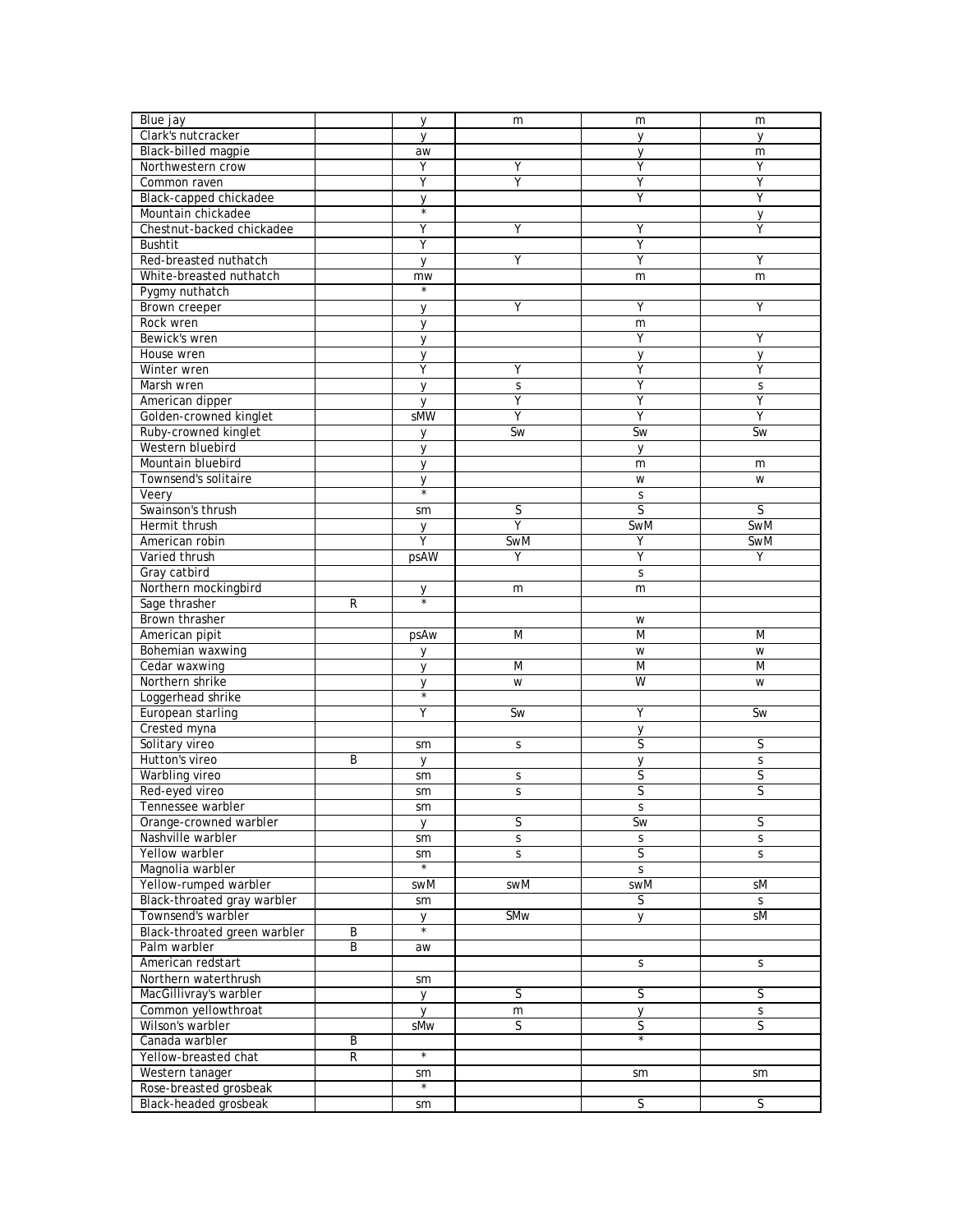| Lazuli bunting                |                | $\star$                |                | S   |                |
|-------------------------------|----------------|------------------------|----------------|-----|----------------|
| Dickcissel                    |                | $\star$                |                |     |                |
| Rufous-sided towhee           |                | Υ                      | Υ              | Υ   | Υ              |
| American tree sparrow         |                | mw                     | W              | W   | W              |
| Chipping sparrow              |                | y                      | m              | Sw  | <b>Sw</b>      |
| Vesper sparrow subspp.        |                | sm                     |                | m   |                |
| Vesper Sparrow subsp. affinis | $\overline{R}$ |                        |                |     |                |
|                               |                | sm                     |                |     |                |
| Lark sparrow                  | B              | mw                     |                | m   |                |
| Lark bunting                  |                | S                      |                | sm  | ps             |
| Savannah sparrow              |                | sMw                    | M              | wM  | M              |
| Grasshopper sparrow           | $\overline{R}$ | $^\star$               |                |     |                |
| Fox sparrow                   |                | Υ                      | V              | Υ   | V              |
| Song sparrow                  |                | Υ                      | Υ              | Υ   | Υ              |
| Lincoln's sparrow             |                | $\mathsf{V}$           | $\overline{M}$ | wM  | $\overline{M}$ |
| Swamp sparrow                 |                | aw                     |                | m   |                |
| White-throated sparrow        |                | mw                     |                | W   |                |
| Golden-crowned sparrow        |                | sMW                    | M              | M   | M              |
| White-crowned sparrow         |                | sMw                    | m              | sM  | M              |
|                               |                |                        |                |     |                |
| Harris' sparrow               |                | aw                     |                | W   |                |
| Dark-eyed junco               |                | $\overline{Y}$         | $\vee$         | Ÿ   | Υ              |
| Lapland longspur              |                | a                      | W              | m   | m              |
| Snow bunting                  |                | mw                     | W              | W   | W              |
| <b>Bobolink</b>               | B              | sm                     |                |     |                |
| Red-winged blackbird          |                | Υ                      | y              | Y   | y              |
| Western meadowlark            |                | y                      | m              | y   | m              |
| Yellow-headed blackbird       |                | $\mathsf{V}$           | m              | S   | m              |
| Rusty blackbird               |                | mw                     | W              |     | W              |
| Brewer's blackbird            |                | Υ                      | m              | Υ   | m              |
| Common grackle                |                | $^\star$               |                |     |                |
| Brown-headed cowbird          |                |                        | sm             |     | sa             |
| Northern oriole               |                | y                      |                | y   |                |
|                               |                | у<br>$\overline{\ast}$ | m              | S   | m              |
| Brambling                     |                |                        | W              | W   |                |
| Rosy finch                    |                | aw                     | m              | W   | W              |
| Pine grosbeak subsp.          | B              | У                      | у              | W   | W              |
| carlottae                     |                |                        |                |     |                |
| Purple finch                  |                | y                      | m              | y   | y              |
| Cassin's finch                |                | W                      |                |     |                |
| House finch                   |                | Υ                      | m              | Υ   | m              |
| Red crossbill                 |                | Υ                      | y              | y   | y              |
| White-winged crossbill        |                | y                      |                | m   | m              |
| Common redpoll                |                | mw                     |                |     |                |
| Pine siskin                   |                | Ÿ                      | swM            | sWM | y              |
| American goldfinch            |                | pSAw                   | S              | Sw  | $\mathsf S$    |
| Evening grosbeak              |                | psAW                   | m              | wM  | M              |
| House sparrow                 |                | Υ                      | $\vee$         | Υ   | $\mathsf{V}$   |
|                               |                |                        |                |     |                |
|                               |                |                        |                |     |                |
| <b>Mammals</b>                |                |                        |                |     |                |
| North American opossum        |                |                        |                | y   | y              |
| Pacific water shrew           | R              |                        |                | У   |                |
| Common shrew                  |                | у                      | у              | y   | y              |
| Dusky shrew                   |                | Ÿ                      | Ÿ              | Υ   | Υ              |
| Water shrew subspp.           |                | У                      | y              | y   | y              |
| Water shrew subsp. brooksi    | R              | y                      | y              | У   |                |
| Trowbridge's shrew            | B              |                        |                | Υ   | Υ              |
| Vagrant shrew                 |                | Y                      | y              | Υ   | Y              |
| Shrew-mole                    | h              |                        |                | Ÿ   | Ÿ              |
| Coast mole                    |                |                        |                | Υ   | Υ              |
| Townsend's mole               | R              |                        |                | Υ   |                |
| Big brown bat                 |                | Υ                      | Υ              | Υ   | Y              |
| Silver-haired bat             |                | Ÿ                      | Ÿ              | Y   | Ÿ              |
| Western red bat               | R              |                        |                |     |                |
|                               |                |                        |                | S   |                |
| Hoary bat                     |                | S                      |                | S   | S              |
| California myotis             |                | Ÿ                      | Υ              | Ÿ   | Ÿ              |
| Western long-eared myotis     |                | S                      |                | y   | V              |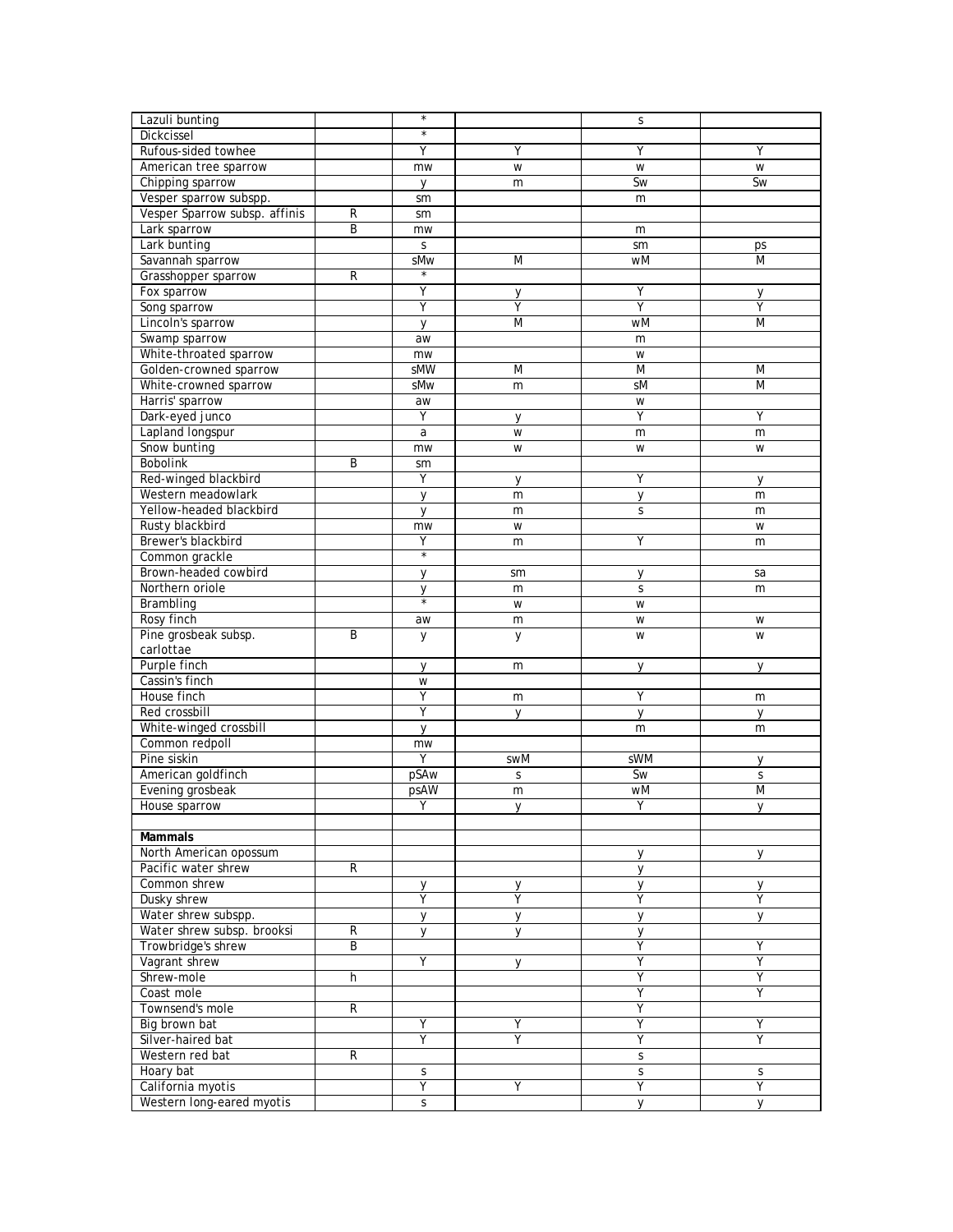| Keen's long-eared myotis    | $\overline{R}$ | $\mathsf S$ | y              | y              |              |
|-----------------------------|----------------|-------------|----------------|----------------|--------------|
| Little brown myotis         |                | Y           | S              | S              | S            |
| Long-legged myotis          |                | Y           | y              | y              | $\mathsf{V}$ |
| Yuma myotis                 |                | Ÿ           | S              | S              | S            |
| Townsend's Big-eared bat    | B              | У           |                | y              | y            |
| Snowshoe hare subspp.       |                |             |                | Yy             | Yy           |
| Snowshoe hare subsp.        | $\overline{R}$ |             |                | у              | у            |
| washingtonii                |                |             |                |                |              |
| Eastern cottontail          |                | Υ           |                | Υ              | у            |
| Common pika                 |                |             |                | Y              | Υ            |
| Mountain beaver subsp. rufa | ${\sf R}$      |             |                | $\mathsf{V}$   | V            |
| Southern Red-backed Vole    |                | y           |                | Υ              | Y            |
| subspp.                     |                |             |                |                |              |
| Southern red-backed vole    | $\overline{R}$ |             |                | y              |              |
| subsp. occidentalis         |                |             |                |                |              |
| Long-tailed vole            |                |             | V              | y              | y            |
| Creeping vole               |                |             |                | Υ              | y            |
| Townsend's vole subspp.     |                | Υ           | Υ              | Υ              | Υ            |
| Townsend's vole subsp.      | ${\sf R}$      |             | Υ              |                |              |
| cowani                      |                |             |                |                |              |
| Muskrat                     |                | Y           | Υ              | Υ              | y            |
| Heather vole                |                |             |                | $\mathsf{y}$   | $\mathsf{y}$ |
| Northern bog lemming        |                |             | у              | y              | y            |
| Beaver                      |                | Y           | Υ              | Y              | Υ            |
| Bushy-tailed woodrat        |                | y           |                | Υ              | Υ            |
| Deer mouse                  |                | Υ           | Υ              | Υ              | Υ            |
| Columbian mouse             |                |             | Υ              | Y              | Υ            |
| Keen's mouse                |                |             | Υ              |                |              |
| Porcupine                   |                |             |                | y              | Υ            |
| House mouse                 |                | Y           |                | Υ              |              |
| Norway rat                  |                | Υ           | у              | Υ              |              |
| Black rat                   |                | Y           | Υ              | Υ              |              |
| Northern flying squirrel    |                | V           |                | Υ              | Y            |
| Yellow-bellied marmot       |                |             |                |                | y            |
| Woodchuck                   |                |             |                | y              | y            |
| Yellow-pine chipmunk        |                |             |                | Υ              | Υ            |
| Townsend's chipmunk         |                |             |                | Υ              | $\vee$       |
| Vancouver Island marmot     | ${\sf R}$      |             |                | y              |              |
| Gray squirrel               |                | y           |                | у              |              |
| Douglas squirrel            |                |             |                | Ÿ              | Υ            |
| Red squirrel                |                | Y           | Υ              | Υ              | Y            |
| Meadow jumping mouse        | B              |             |                | y              |              |
| subsp. alascensis           |                |             |                |                |              |
| Western jumping mouse       |                |             |                | У              | y            |
| Pacific jumping mouse       |                |             |                | y              | y            |
| Coyote                      |                |             |                | Υ              | Υ            |
| Gray wolf                   |                | Y           | Υ              | Υ              | Υ            |
| Red fox                     |                |             |                | y              | y            |
| Cougar                      |                | Y           | y              | Υ              | y            |
| Lynx                        |                |             |                |                | y            |
| <b>Bobcat</b>               |                |             |                | y              | V            |
| Sea otter                   | ${\sf R}$      | у           | у              | y              |              |
| Wolverine subsp.            | $\overline{R}$ | y           | $\overline{y}$ | $\overline{y}$ |              |
| vancouverensis              |                |             |                |                |              |
| Wolverine subsp. luscus     | B              |             |                | у              | y            |
| River otter                 |                | Υ           | Υ              | Υ              |              |
| Marten                      |                | Y           | Υ              | Y              | Y            |
| Fisher                      | $\overline{B}$ |             |                | y              | $\mathsf{V}$ |
| Striped skunk               |                | у           |                | Υ              | y            |
| Ermine subspp.              |                | Y           | y              | Υ              | Υ            |
| Ermine subsp. haidarum      | $\mathsf{R}$   |             | y              |                |              |
| Ermine subsp. anguinea      | B              | y           | y              | y              |              |
| Long-tailed Weasel subsp.   | $\overline{R}$ |             |                | y              | y            |
| altifrontalis               |                |             |                |                |              |